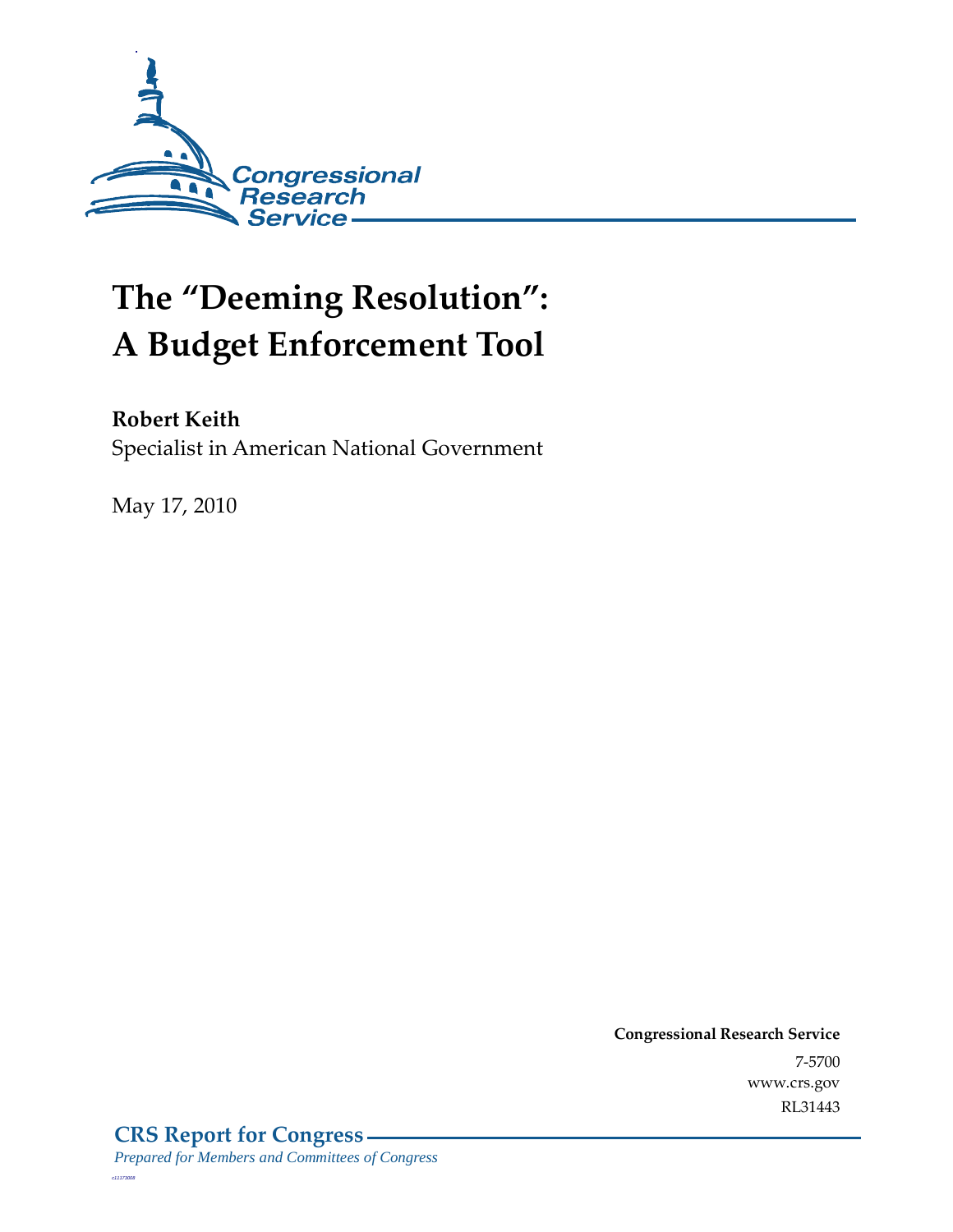| <b>Report Documentation Page</b>                                                                                                                                                                                                                                                                                                                                                                                                                                                                                                                                                                                                                                                                                                                                                                                                                                   |                                                     |                                                     |                                                   |                             | Form Approved<br>OMB No. 0704-0188                 |  |  |
|--------------------------------------------------------------------------------------------------------------------------------------------------------------------------------------------------------------------------------------------------------------------------------------------------------------------------------------------------------------------------------------------------------------------------------------------------------------------------------------------------------------------------------------------------------------------------------------------------------------------------------------------------------------------------------------------------------------------------------------------------------------------------------------------------------------------------------------------------------------------|-----------------------------------------------------|-----------------------------------------------------|---------------------------------------------------|-----------------------------|----------------------------------------------------|--|--|
| Public reporting burden for the collection of information is estimated to average 1 hour per response, including the time for reviewing instructions, searching existing data sources, gathering and<br>maintaining the data needed, and completing and reviewing the collection of information. Send comments regarding this burden estimate or any other aspect of this collection of information,<br>including suggestions for reducing this burden, to Washington Headquarters Services, Directorate for Information Operations and Reports, 1215 Jefferson Davis Highway, Suite 1204, Arlington<br>VA 22202-4302. Respondents should be aware that notwithstanding any other provision of law, no person shall be subject to a penalty for failing to comply with a collection of information if it<br>does not display a currently valid OMB control number. |                                                     |                                                     |                                                   |                             |                                                    |  |  |
| 1. REPORT DATE<br><b>17 MAY 2010</b>                                                                                                                                                                                                                                                                                                                                                                                                                                                                                                                                                                                                                                                                                                                                                                                                                               |                                                     | <b>3. DATES COVERED</b><br>00-00-2010 to 00-00-2010 |                                                   |                             |                                                    |  |  |
| <b>4. TITLE AND SUBTITLE</b>                                                                                                                                                                                                                                                                                                                                                                                                                                                                                                                                                                                                                                                                                                                                                                                                                                       |                                                     |                                                     |                                                   | 5a. CONTRACT NUMBER         |                                                    |  |  |
|                                                                                                                                                                                                                                                                                                                                                                                                                                                                                                                                                                                                                                                                                                                                                                                                                                                                    | The ?Deeming Resolution?: A Budget Enforcement Tool |                                                     |                                                   | <b>5b. GRANT NUMBER</b>     |                                                    |  |  |
|                                                                                                                                                                                                                                                                                                                                                                                                                                                                                                                                                                                                                                                                                                                                                                                                                                                                    |                                                     |                                                     |                                                   | 5c. PROGRAM ELEMENT NUMBER  |                                                    |  |  |
| 6. AUTHOR(S)                                                                                                                                                                                                                                                                                                                                                                                                                                                                                                                                                                                                                                                                                                                                                                                                                                                       |                                                     |                                                     |                                                   | <b>5d. PROJECT NUMBER</b>   |                                                    |  |  |
|                                                                                                                                                                                                                                                                                                                                                                                                                                                                                                                                                                                                                                                                                                                                                                                                                                                                    |                                                     |                                                     |                                                   | 5e. TASK NUMBER             |                                                    |  |  |
|                                                                                                                                                                                                                                                                                                                                                                                                                                                                                                                                                                                                                                                                                                                                                                                                                                                                    |                                                     |                                                     |                                                   | <b>5f. WORK UNIT NUMBER</b> |                                                    |  |  |
| 7. PERFORMING ORGANIZATION NAME(S) AND ADDRESS(ES)<br><b>Congressional Research Service, Library of Congress, 101 Independence</b><br>Ave, SE, Washington, DC, 20540-7500                                                                                                                                                                                                                                                                                                                                                                                                                                                                                                                                                                                                                                                                                          |                                                     |                                                     |                                                   |                             | 8. PERFORMING ORGANIZATION<br><b>REPORT NUMBER</b> |  |  |
| 9. SPONSORING/MONITORING AGENCY NAME(S) AND ADDRESS(ES)                                                                                                                                                                                                                                                                                                                                                                                                                                                                                                                                                                                                                                                                                                                                                                                                            |                                                     |                                                     |                                                   |                             | 10. SPONSOR/MONITOR'S ACRONYM(S)                   |  |  |
|                                                                                                                                                                                                                                                                                                                                                                                                                                                                                                                                                                                                                                                                                                                                                                                                                                                                    |                                                     | 11. SPONSOR/MONITOR'S REPORT<br>NUMBER(S)           |                                                   |                             |                                                    |  |  |
| 12. DISTRIBUTION/AVAILABILITY STATEMENT<br>Approved for public release; distribution unlimited                                                                                                                                                                                                                                                                                                                                                                                                                                                                                                                                                                                                                                                                                                                                                                     |                                                     |                                                     |                                                   |                             |                                                    |  |  |
| <b>13. SUPPLEMENTARY NOTES</b>                                                                                                                                                                                                                                                                                                                                                                                                                                                                                                                                                                                                                                                                                                                                                                                                                                     |                                                     |                                                     |                                                   |                             |                                                    |  |  |
| 14. ABSTRACT                                                                                                                                                                                                                                                                                                                                                                                                                                                                                                                                                                                                                                                                                                                                                                                                                                                       |                                                     |                                                     |                                                   |                             |                                                    |  |  |
| <b>15. SUBJECT TERMS</b>                                                                                                                                                                                                                                                                                                                                                                                                                                                                                                                                                                                                                                                                                                                                                                                                                                           |                                                     |                                                     |                                                   |                             |                                                    |  |  |
| 16. SECURITY CLASSIFICATION OF:                                                                                                                                                                                                                                                                                                                                                                                                                                                                                                                                                                                                                                                                                                                                                                                                                                    |                                                     | 17. LIMITATION OF                                   | 18. NUMBER                                        | 19a. NAME OF                |                                                    |  |  |
| a. REPORT<br>b. ABSTRACT<br>c. THIS PAGE<br>unclassified<br>unclassified<br>unclassified                                                                                                                                                                                                                                                                                                                                                                                                                                                                                                                                                                                                                                                                                                                                                                           |                                                     |                                                     | <b>ABSTRACT</b><br>Same as<br><b>Report (SAR)</b> | OF PAGES<br>26              | <b>RESPONSIBLE PERSON</b>                          |  |  |

**Standard Form 298 (Rev. 8-98)**<br>Prescribed by ANSI Std Z39-18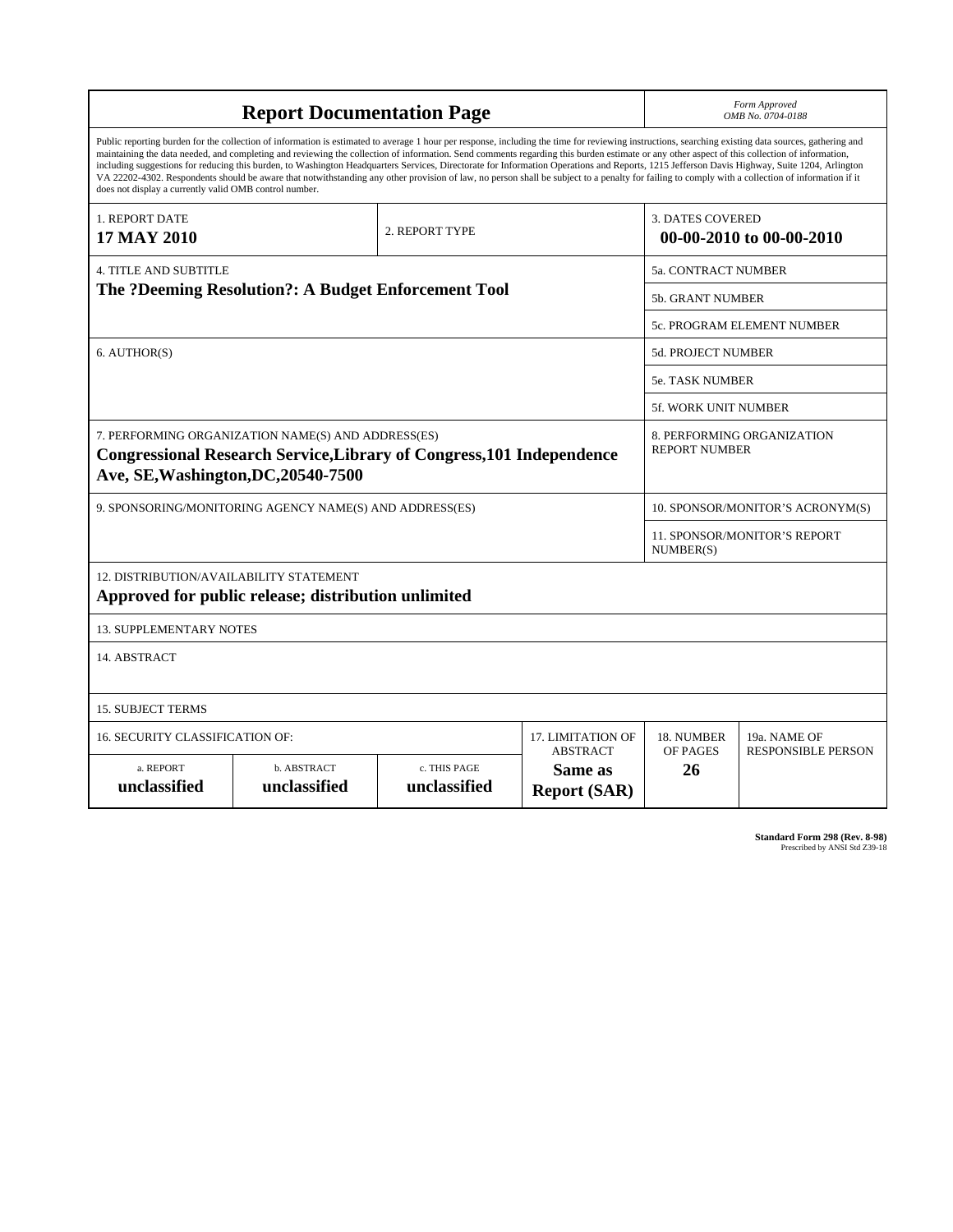## **Summary**

.

"Deeming resolution" is a term that refers to legislation deemed to serve as an annual budget resolution for purposes of establishing enforceable budget levels for a budget cycle. A deeming resolution is used when the House and Senate are late in reaching final agreement on a budget resolution or fail to reach agreement altogether.

The Congressional Budget Act of 1974 requires the annual adoption of a budget resolution establishing aggregate levels of revenues, spending, the debt limit, and the surplus or deficit, as well as allocations of spending. Enforcement of the budget resolution relies primarily upon points of order and reconciliation procedures. With regard to the enforcement of budget aggregates and committee spending allocations, the major points of order are found in Sections 311 and 302 of the act, respectively.

The term "deeming resolution" is not officially defined, nor is there any specific statute or rule authorizing such legislation. Instead, the use of a deeming resolution simply represents the House and Senate employing regular legislative procedures to deal with the issue on an ad hoc basis.

The form and content of a deeming resolution is not prescribed, so it may be shaped to meet the particular needs at hand. For example, the House and Senate have used simple resolutions as the legislative vehicle in the past, but a deeming resolution may be incorporated into a bill, such as an annual appropriations act, as a single provision. At a minimum, deeming resolutions provide new spending allocations to the Appropriations Committees, but they also may set new aggregate budget levels, provide revised spending allocations to other House and Senate committees, or provide for other related purposes.

For FY1999, the first of four years that the two chambers failed to reach final agreement on a budget resolution, the Senate adopted two deeming resolutions (S.Res. 209 on April 2, 1998, and S.Res. 312 on October 21, 1998) and the House included deeming provisions in two resolutions dealing with other subjects as well (H.Res. 477, adopted on June 19, 1998, and H.Res. 5, adopted on January 6, 1999).

In the absence of a budget resolution for FY2003, the House on May 22, 2002 adopted a deeming provision in H.Res. 428, a special rule for H.R. 4775, a supplemental appropriations act. The Senate did not adopt a deeming resolution during the session. In a related action, the Senate extended certain expiring budget enforcement provisions by adopting S.Res. 304 on October 16, 2002.

For FY2005 and FY2007, the House and Senate again used deeming resolutions when they were unable to reach final agreement on the budget resolutions for those fiscal years.

This report will be updated as developments warrant.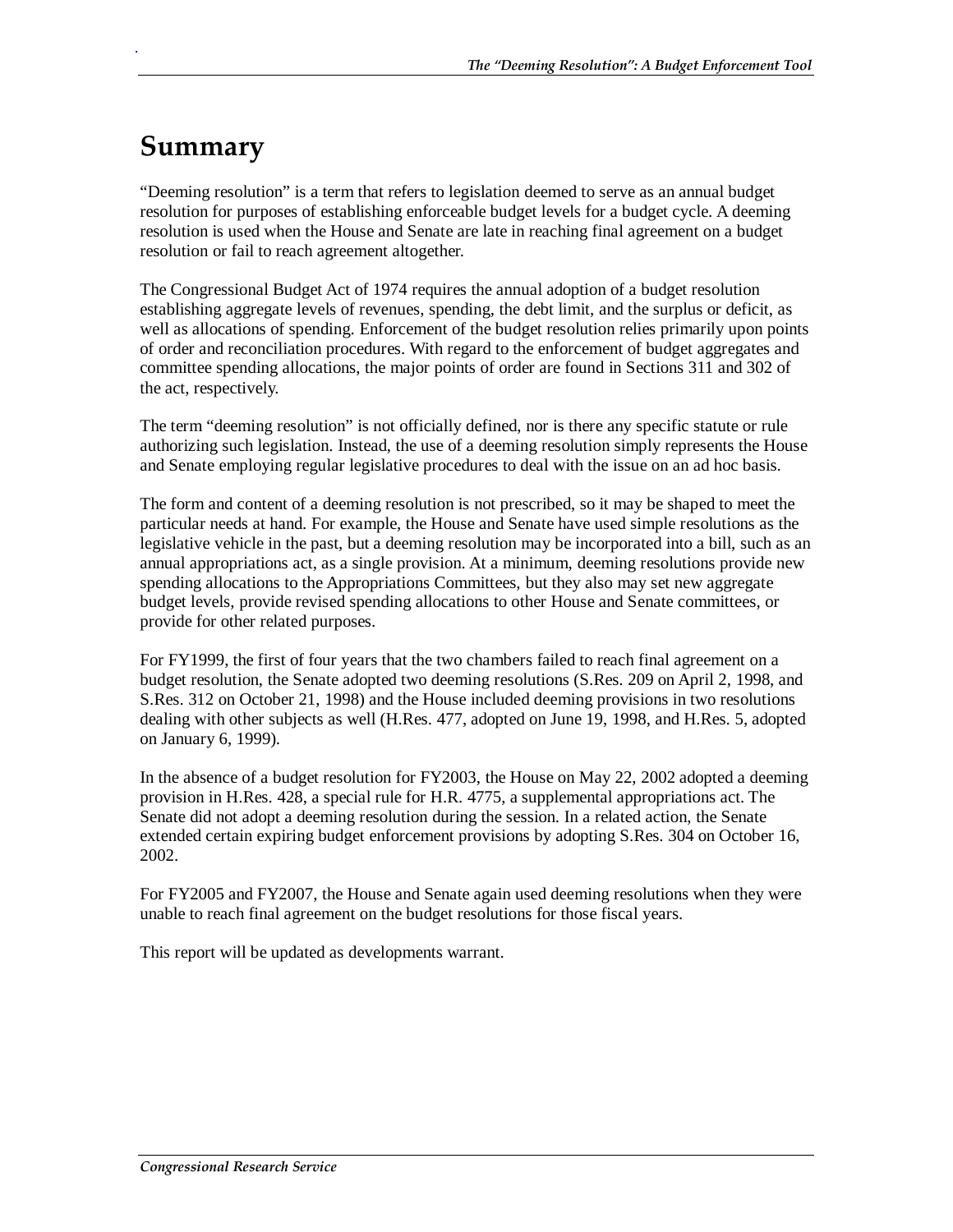# **Contents**

.

## **Tables**

| Table 2. House and Senate Action on Deeming Resolutions for Fiscal Years 1999, 2003, |  |
|--------------------------------------------------------------------------------------|--|
|                                                                                      |  |

## **Appendixes**

## **Contacts**

|--|--|--|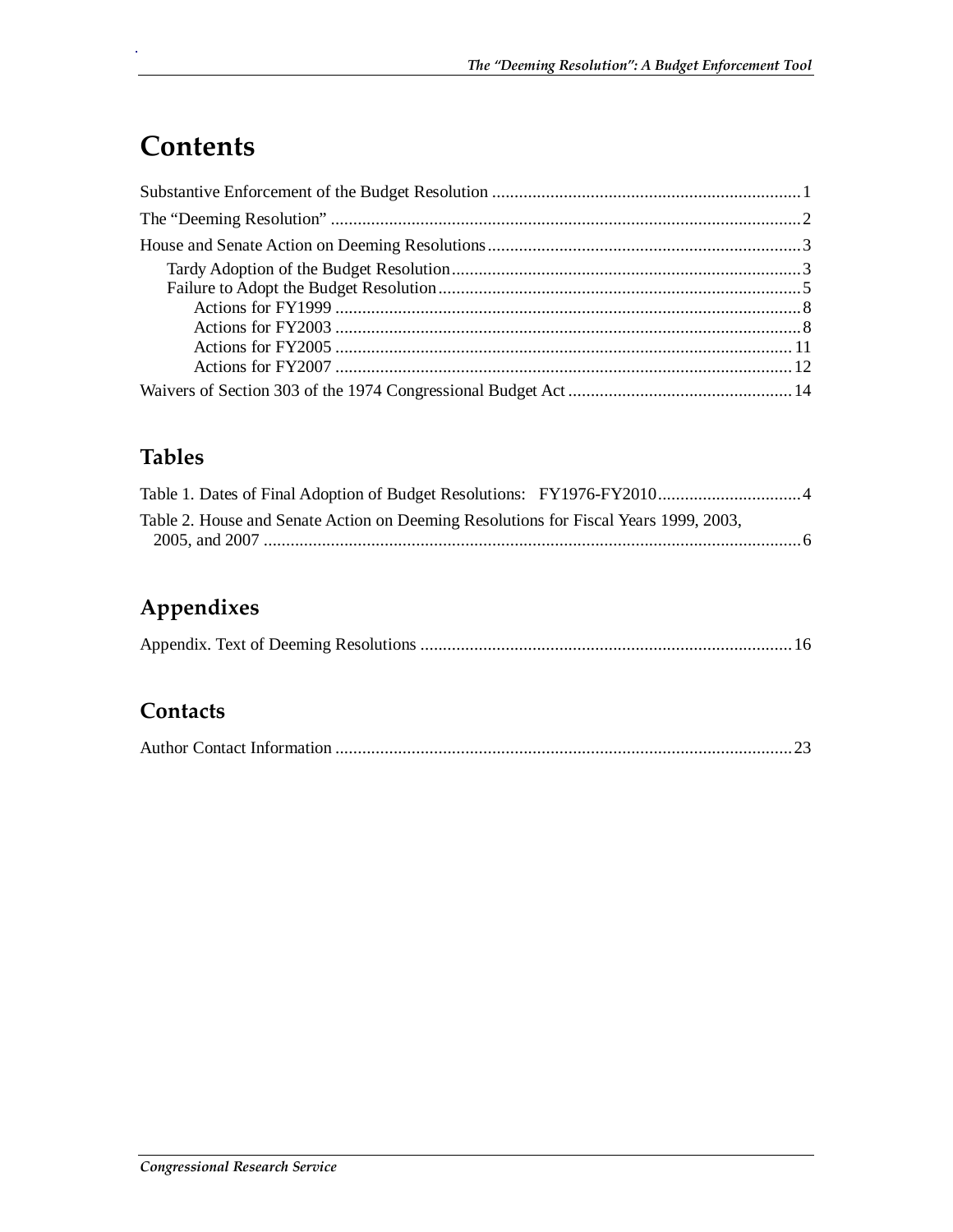eeming resolution" is a term that refers to legislation which is deemed to serve as an annual budget resolution for purposes of establishing enforceable budget levels for a budget cycle. A deeming resolution is used when the House and Senate are late in **6 Community** eeming resolution" is a term that refers to legislation which is deemed to serve annual budget resolution for purposes of establishing enforceable budget levels budget cycle. A deeming resolution is used when chamber may initiate its own budget enforcement procedures by adopting a "deeming resolution" in the form of a simple resolution. This report describes substantive enforcement procedures associated with the budget resolution, explains the concept of a "deeming resolution," discusses House and Senate action on deeming resolutions, and provides information on a related topic, waiving a bar against the consideration of budgetary legislation for a fiscal year before a budget resolution for that fiscal year has been adopted.

## **Substantive Enforcement of the Budget Resolution**

The Congressional Budget and Impoundment Control Act of 1974 (P.L. 93-344, as amended) requires the adoption by April  $15<sup>th</sup>$  of each year of a concurrent resolution on the budget.<sup>1</sup> The annual budget resolution sets forth aggregate levels of revenues, spending, the debt limit, and the surplus or deficit, as well as allocations of spending (both budget authority and outlays) by each of major functional categories of the budget. The congressional budget process was first implemented in 1975 for FY1976, with full implementation of the process occurring the following year. Over the years, the time frame of the budget resolution has lengthened from one fiscal year to at least five fiscal years (and sometimes as many as 10 fiscal years, plus revisions to the current fiscal year).

Enforcement of the budget resolution relies primarily upon points of order and reconciliation procedures. Point-of-order provisions contained in the 1974 Congressional Budget Act, which sometimes are supplemented by point-of-order provisions carried in annual budget resolutions, allow any Member in either chamber to prevent the consideration of legislation that would violate budget resolution policies.<sup>2</sup> Of course, points of order are not self-enforcing and may be waived with a sufficient majority, thereby allowing legislation in violation of budget resolution policies to be considered. In the Senate, most of the points or order pertaining to budget enforcement require the affirmative vote of three-fifths of the membership (60 votes, if no seats are vacant) in order to be waived.

With regard to the substantive enforcement of the budget resolution (i.e., enforcement of budgetary levels), the major points of order under the 1974 Congressional Budget Act are found in Sections 311 and 302, which deal with the enforcement of budget aggregates and committee spending allocations, respectively. House and Senate rules and practices differ somewhat with regard to these two points of order.

Section 311(a) generally bars the consideration of any spending measure that would violate the aggregate budget authority and outlays levels for the first fiscal year covered by the budget

1

<sup>&</sup>lt;sup>1</sup> In its original form, the 1974 Congressional Budget Act required the annual adoption of two budget resolutions—one in the spring and one in the fall. The two required budget resolutions were adopted each year for the first seven years of the congressional budget process (FY1976-FY1982). Beginning with FY1983, however, the House and Senate adopted the practice of acting on only one budget resolution a year. For more information, see CRS Report RL30297, *Congressional Budget Resolutions: Historical Information*, by Bill Heniff Jr. and Justin Murray.

<sup>2</sup> For a listing of the points of order, see CRS Report 97-865, *Points of Order in the Congressional Budget Process*, by James V. Saturno.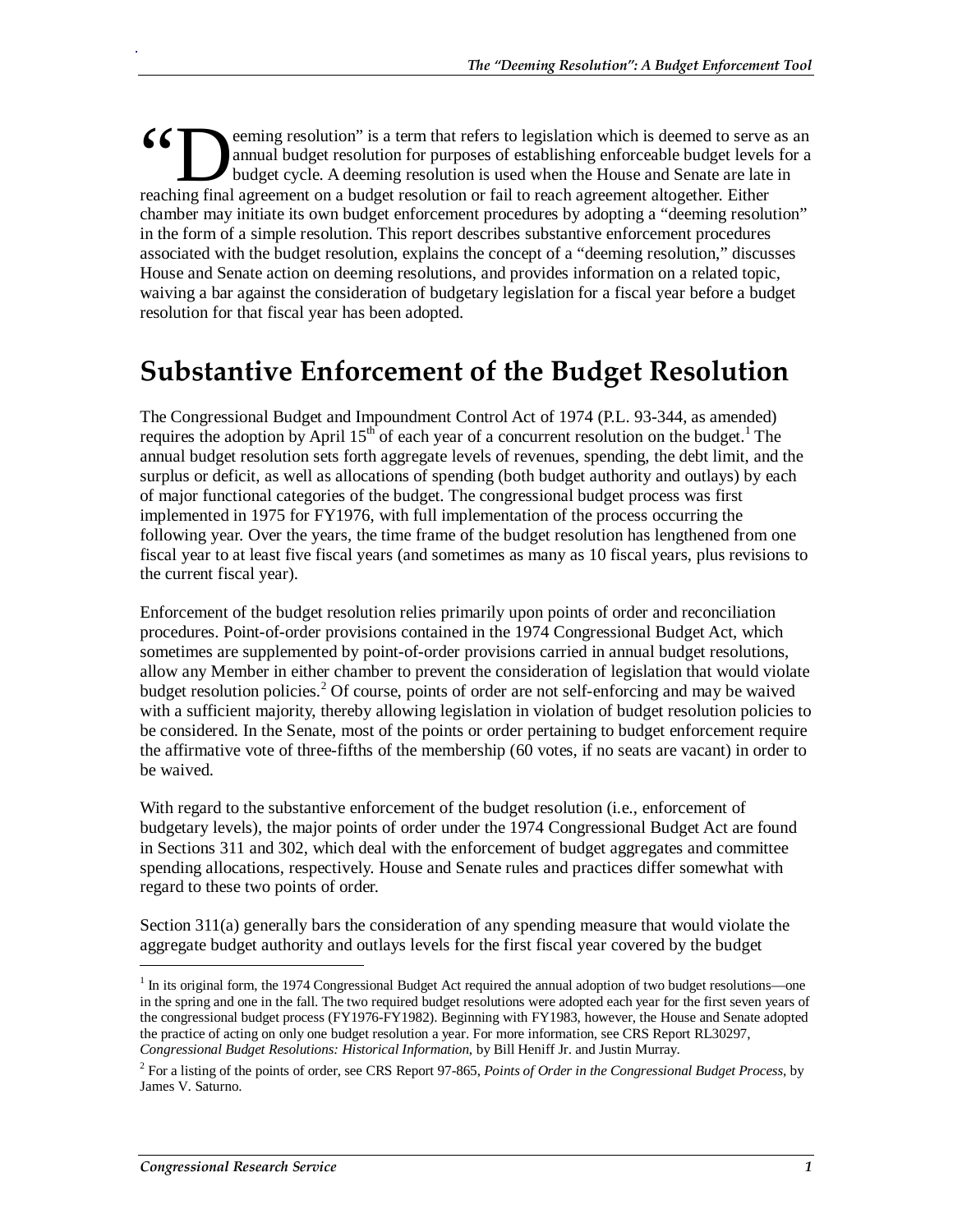resolution, and any revenue measure that would violate the aggregate revenue level for the first fiscal year or the sum of all fiscal years covered by the budget resolution.

Section 302(a) generally requires that the aggregate amounts of spending recommended in the annual budget resolution be allocated by committee; the House and Senate Appropriations Committees receive an allocation for only one fiscal year, but the remaining House and Senate committees receive allocations for all of the years covered by the budget resolution.<sup>3</sup> Section 302(b) requires the House and Senate Appropriations Committees to subdivide their allocations by subcommittee.<sup>4</sup> Section 302(f) generally bars the consideration of any spending measure that would violate the committee spending allocations made under Section 302(a) or the Appropriations Committees' suballocations of spending made under Section 302(b). In view of the different time frames for making committee spending allocations, the spending levels are enforceable for one year in the case of the Appropriations Committees but are enforceable for a multi-year period in the case of the other House and Senate committees.

The purpose of the budget reconciliation process is to change substantive law so that revenue and mandatory spending levels are brought into line with budget resolution policies. Reconciliation generally has been used to reduce the deficit through spending reductions or revenue increases, or a combination of the two. In more recent years, however, the reconciliation process also encompassed revenue reduction generally and spending increases in selected program areas. At the beginning of the  $110<sup>th</sup>$  Congress, the House and Senate adopted rules restricting the use of reconciliation to deficit reduction.<sup>5</sup>

Reconciliation is a two-step process.<sup>6</sup> Under the first step, reconciliation instructions are included in the budget resolution, directing one or more committees in each House to develop legislation that changes spending or revenues (or both) by the amounts specified in the budget resolution. If more than one committee in each House is given instructions, each instructed committee submits reconciliation legislation to its respective Budget Committee, which incorporates all submissions, without any substantive revision, into a single, omnibus budget reconciliation measure. Under the second step, the omnibus budget reconciliation measure is considered in the House and Senate under expedited procedures (for example, debate time in the Senate on a reconciliation measure is limited to 20 hours and amendments must be germane). The process culminates with enactment of the measure, thus putting the policies of the budget resolution into effect.

## **The "Deeming Resolution"**

When the House and Senate do not reach final agreement on a budget resolution in a timely manner (or fail to reach final agreement altogether) during a session, they are faced with a mixed

1

 $3$  If the budget aggregates for the fiscal year in progress (the "current year") are revised in the budget resolution, then the current-year spending allocations to committees are revised as well.

<sup>&</sup>lt;sup>4</sup> The spending allocations to committees usually are included in the joint explanatory statement on the budget resolution; the spending suballocations made by the Appropriations Committees are set forth in House or Senate reports, as appropriate.

 $^5$  For additional information, see CRS Report RL33818, *Federal Budget Process Reform in the 110<sup>th</sup> Congress: A Brief Overview*, by Robert Keith.

<sup>6</sup> Reconciliation procedures are discussed in detail in CRS Report RL33030, *The Budget Reconciliation Process: House and Senate Procedures*, by Robert Keith and Bill Heniff Jr.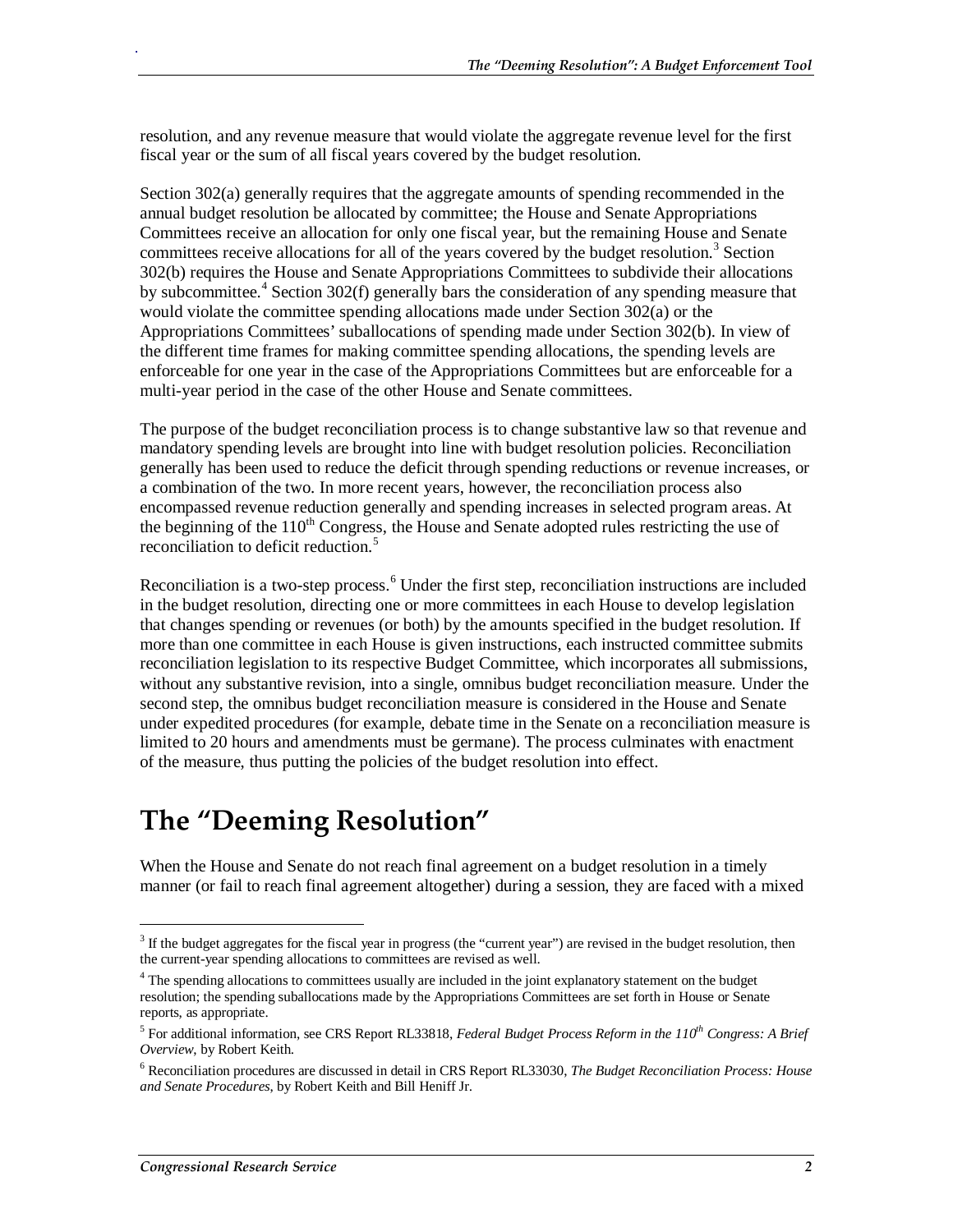situation regarding budget enforcement for upcoming fiscal years. The multi-year budget levels in the prior year's budget resolution remain in effect and provide some basis for enforcing points of order with respect to revenue and mandatory spending legislation. Changing economic and technical factors over the past year, however, may have rendered the prior budget levels out of date, thereby undermining their value as a realistic basis for enforcement of present policies. Further, the House and Senate must adopt a new budget resolution each year in order for the enforcement of annually appropriated spending levels to be continuous. If a budget resolution is not adopted for a fiscal year, there is no allocation of spending made to the Appropriations Committees under Section  $302(a)$  and no basis for them to make the required spending suballocations under Section  $302(b)$ .<sup>7</sup>

Consequently, when the House and Senate have been presented with such situations, they have resorted to the use of deeming resolutions to provide a basis for updated enforcement. The term "deeming resolution" is not officially defined, nor is there any specific statute or rule authorizing such legislation. Instead, the use of a deeming resolution simply represents the House and Senate employing regular legislative procedures to deal with the issue on an ad hoc basis.

Inasmuch as the form and content of a deeming resolution is not prescribed, its form and content may be shaped to meet the particular needs at hand. For example, the House and Senate have used simple resolutions as the legislative vehicle in the past, but a deeming resolution may be incorporated into a bill, such as an annual appropriations act, as a single provision. At a minimum, deeming resolutions provide new spending allocations to the Appropriations Committees, but they also may set new aggregate budget levels, provide revised spending allocations to other House and Senate committees, or provide for other related purposes. A deeming resolution may even declare that a budget resolution (in its entirety), passed earlier in the session by one chamber, is deemed to have the force and effect as if adopted by both chambers.

## **House and Senate Action on Deeming Resolutions**

Both the House and Senate have acted on several deeming resolutions in the past. For purposes of this review, a distinction is drawn between instances in which the budget resolution was adopted in a tardy manner and instances in which no budget resolution was adopted at all.

## **Tardy Adoption of the Budget Resolution**

For 31 of the 35 fiscal years covering FY1976-FY2010, the House and Senate adopted at least one budget resolution, as shown in **Table 1**. The House and Senate were not able to reach agreement on budget resolutions for FY1999, FY2003, FY2005, and FY2007. In most of the 31 years for which a budget resolution was adopted, final agreement on the measure was reached in April, May, or early June, allowing the House and Senate to bring the regular appropriations bills and other budgetary legislation to the floor with little or no delay.

1

<sup>7</sup> See "Brother, Can You Spare a Deem?" in the Senate Budget Committee (Republican Staff) *Budget Bulletin* of May 5, 2008 for a discussion of the status of enforcement procedures in the Senate in the absence of a budget resolution; it is available online at http://www.senate.gov/~budget/republican/analysis/2008/bb06-2008.pdf.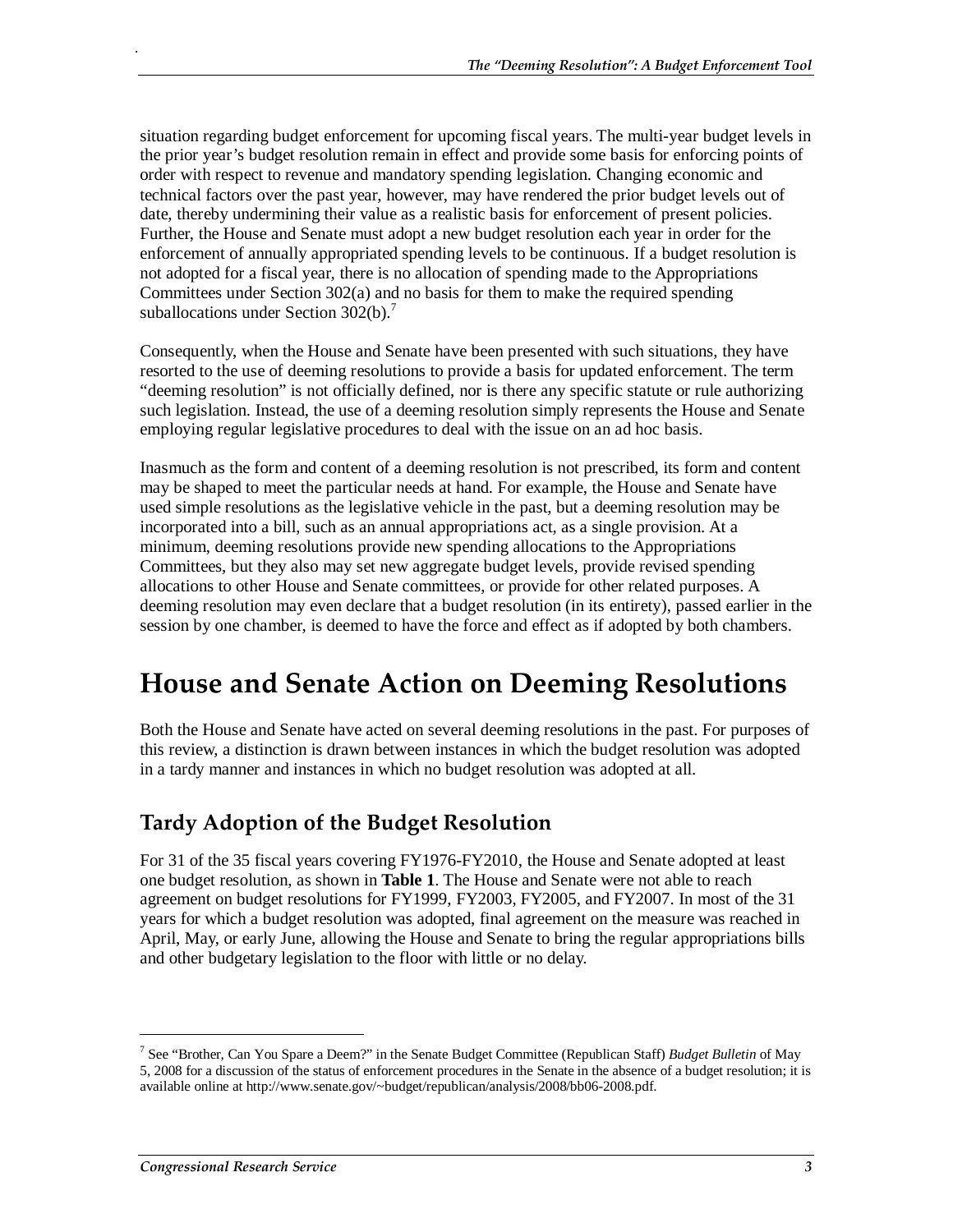In some instances, however, the final budget resolution was not in place until late June, or even until August or October. The general practice of the Senate in such years, particularly with regard to the regular appropriations bills, was to consider legislation within the framework of the Senatepassed budget resolution but not to adopt a deeming resolution. For example, spending levels provided in the appropriations bills generally were consistent with the spending allocations to the Senate Appropriations Committee and the spending suballocations thereunder that would have been made had the Senate-passed levels become the final ones. Consideration of the measures usually occurred by unanimous consent.

The tardy adoption of budget resolutions has been more of a problem for the House than the Senate, especially because the House usually begins the consideration of the regular appropriations bills at an earlier point in the session. In 1990, the House made a procedural change to allow the consideration of the regular appropriations acts to begin if the budget resolution was not finalized in a timely manner. The Budget Enforcement Act (BEA) of 1990 (Title XIII of P.L. 101-508, as amended) added a temporary provision to the 1974 Congressional Budget Act authorizing the chairman of the House Budget Committee to issue a provisional spending allocation to the House Appropriations Committee (consistent with the statutory limits on discretionary spending set by the BEA) if the budget resolution were not agreed to by the April 15 deadline.<sup>8</sup> In 1997, the Budget Enforcement Act (BEA) of 1997 (Title X of P.L. 105-33) repealed Section 603 (and all of the other sections in Title VI of the 1974 Congressional Budget Act), but incorporated a modified version of the provision into Section 302 as a permanent part of procedure.<sup>9</sup> The modification requires the allocation to the House Appropriations Committee to be consistent with the most recently agreed to budget resolution rather than the statutory limits on discretionary spending (the statutory limits expired at the end of FY2002).

| <b>Fiscal</b><br>Year | Date<br><b>Adopted</b> | <b>Fiscal</b><br>Year | <b>Date</b><br><b>Adopted</b> |  |
|-----------------------|------------------------|-----------------------|-------------------------------|--|
| 1976                  | 05-14-1975             | 1994                  | 04-01-1993                    |  |
| 1977                  | $05 - 13 - 1976$       | 1995                  | 05-12-1994                    |  |
| 1978                  | $05 - 17 - 1977$       | 1996                  | 06-29-1995                    |  |
| 1979                  | 05-17-1978             | 1997                  | $06 - 13 - 1996$              |  |
| 1980                  | 05-24-1979             | 1998                  | 06-05-1997                    |  |
| 1981                  | $06 - 12 - 1980$       | 1999                  | [none]                        |  |
| 1982                  | 05-21-1981             | 2000                  | 04-15-1999                    |  |
| 1983                  | 06-23-1982             | 2001                  | 04-13-2000                    |  |
| 1984                  | 06-23-1983             | 2002                  | 05-10-2001                    |  |
| 1985                  | $10-01-1984$           | 2003                  | [none]                        |  |
| 1986                  | 08-01-1985             | 2004                  | 04-11-2003                    |  |
|                       |                        |                       |                               |  |

#### **Table 1. Dates of Final Adoption of Budget Resolutions: FY1976-FY2010**

 $8$  See the new Section 603 of the 1974 Congressional Budget Act as added by Section 13111 of the BEA of 1990 (104 *Stat*. 1388-605).

<sup>9</sup> See Section 302(a)(5) of the 1974 Congressional Budget Act as added by Section 10106 of the BEA of 1997 (111 *Stat*. 680-681).

<u>.</u>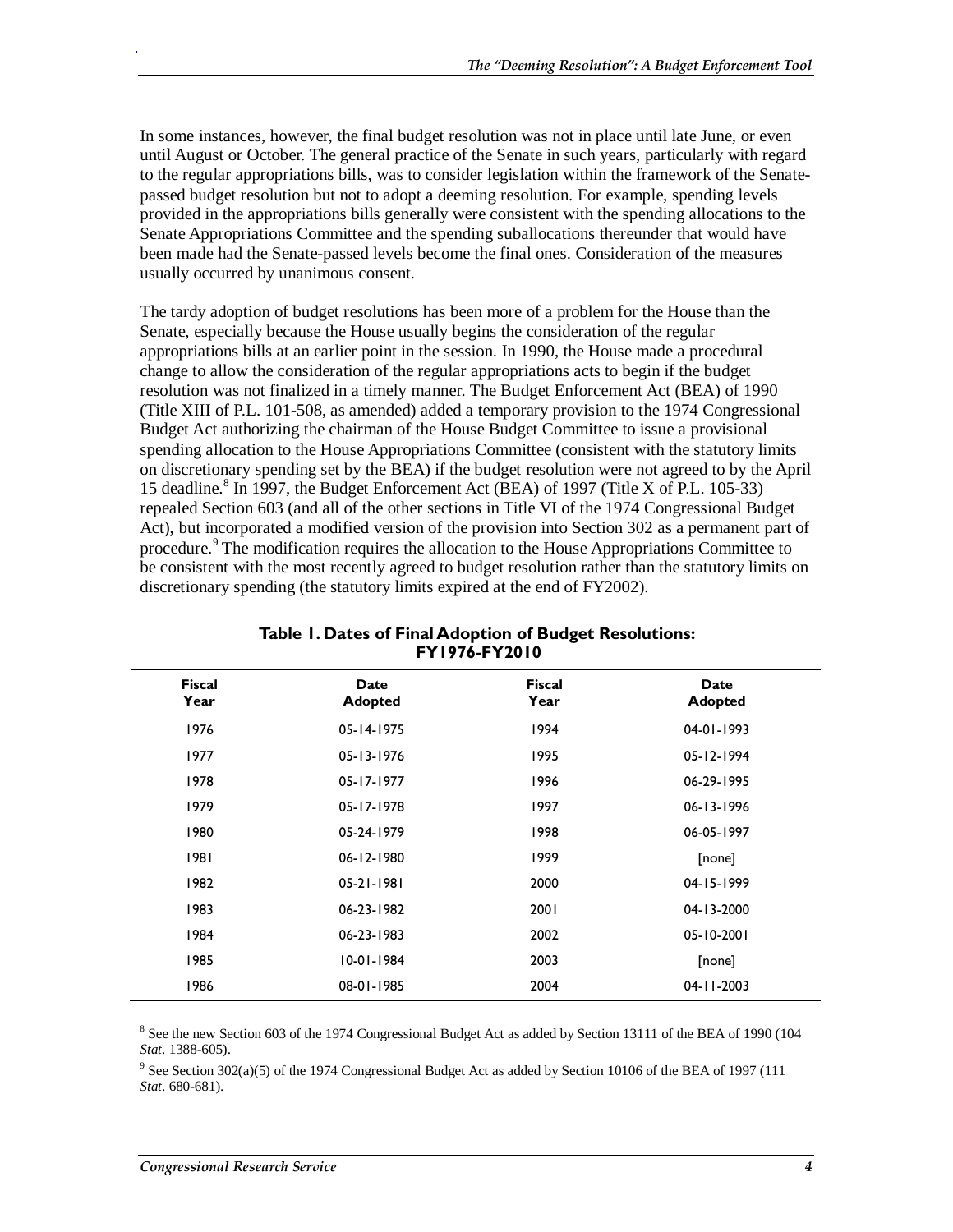| <b>Fiscal</b><br>Year | <b>Date</b><br><b>Adopted</b> | <b>Fiscal</b><br>Year | <b>Date</b><br><b>Adopted</b> |
|-----------------------|-------------------------------|-----------------------|-------------------------------|
| 1987                  | 06-27-1986                    | 2005                  | [none]                        |
| 1988                  | 06-24-1987                    | 2006                  | 04-28-2005                    |
| 1989                  | 06-06-1988                    | 2007                  | [none]                        |
| 1990                  | 05-18-1989                    | 2008                  | 05-17-2007                    |
| 1991                  | 10-09-1990                    | 2009                  | 06-05-2008                    |
| 1992                  | 05-22-1991                    | 2010                  | 04-29-2009                    |
| 1993                  | 05-21-1992                    |                       |                               |

**Source:** Prepared by the Congressional Research Service.

Notwithstanding the authority established in 1990 for making provisional spending allocations to the House Appropriations Committee based on prior budget resolutions, the House on several occasions has adopted deeming resolutions so that consideration of regular appropriations acts could proceed under more updated spending allocations. In 1990, 1995, and 1996, several special rules<sup>10</sup> on regular appropriations bills included provisions that deemed a House-passed budget resolution to be in effect (until superseded by final House-Senate agreement on a budget resolution), or that deemed a particular spending allocation to be in effect.<sup>11</sup>

In 1990, when the final adoption of the budget resolution for FY1991 was delayed until October 9 (while extensive negotiations were conducted in a budget summit between the administration and Congress), the Senate adopted a deeming resolution to allow consideration of the regular appropriations acts for that year to proceed. S.Res. 308, which set forth FY1991 allocations of \$680.512 billion in new budget authority and \$690.606 billion in outlays to the Senate Appropriations Committee "for purposes of section 302(a) of the Congressional Budget Act of 1974," was adopted by the Senate on July 12, 1990, by unanimous consent.<sup>12</sup> Under the terms of S.Res. 308, the spending allocations were effective pending final agreement on the budget resolution or the agreement to different spending levels in the budget summit negotiations.

## **Failure to Adopt the Budget Resolution**

As stated previously, the House and Senate failed to adopt a budget resolution four times during the past 35 years—in 1998 for FY1999, in 2002 for FY2003, in 2004 for FY2005, and in 2006 for FY2007. House and Senate action on deeming resolutions for these years is summarized in **Table 2** and discussed in more detail below. The **Appendix** sets forth the text of the deeming resolutions.

<u>.</u>

 $10$  A special rule is a simple House resolution (i.e., numbered "H.Res.") reported by the House Rules Committee that sets the parliamentary terms for the consideration of one or more specified measures.

 $11$  See H.Res. 413 (Section 3), adopted on June 19, 1990; H.Res. 167 (Section 2), adopted on June 16, 1995; and H.Res. 451 (Section 2) and 453, adopted on June 11 and 13, 1996, respectively.

<sup>&</sup>lt;sup>12</sup> See the remarks of Senator Robert C. Byrd in the *Congressional Record* of July 12, 1990, at pp. S9642-9643, in which he explains the purpose of S.Res. 308 and the status of congressional action on the regular appropriations acts for FY1991.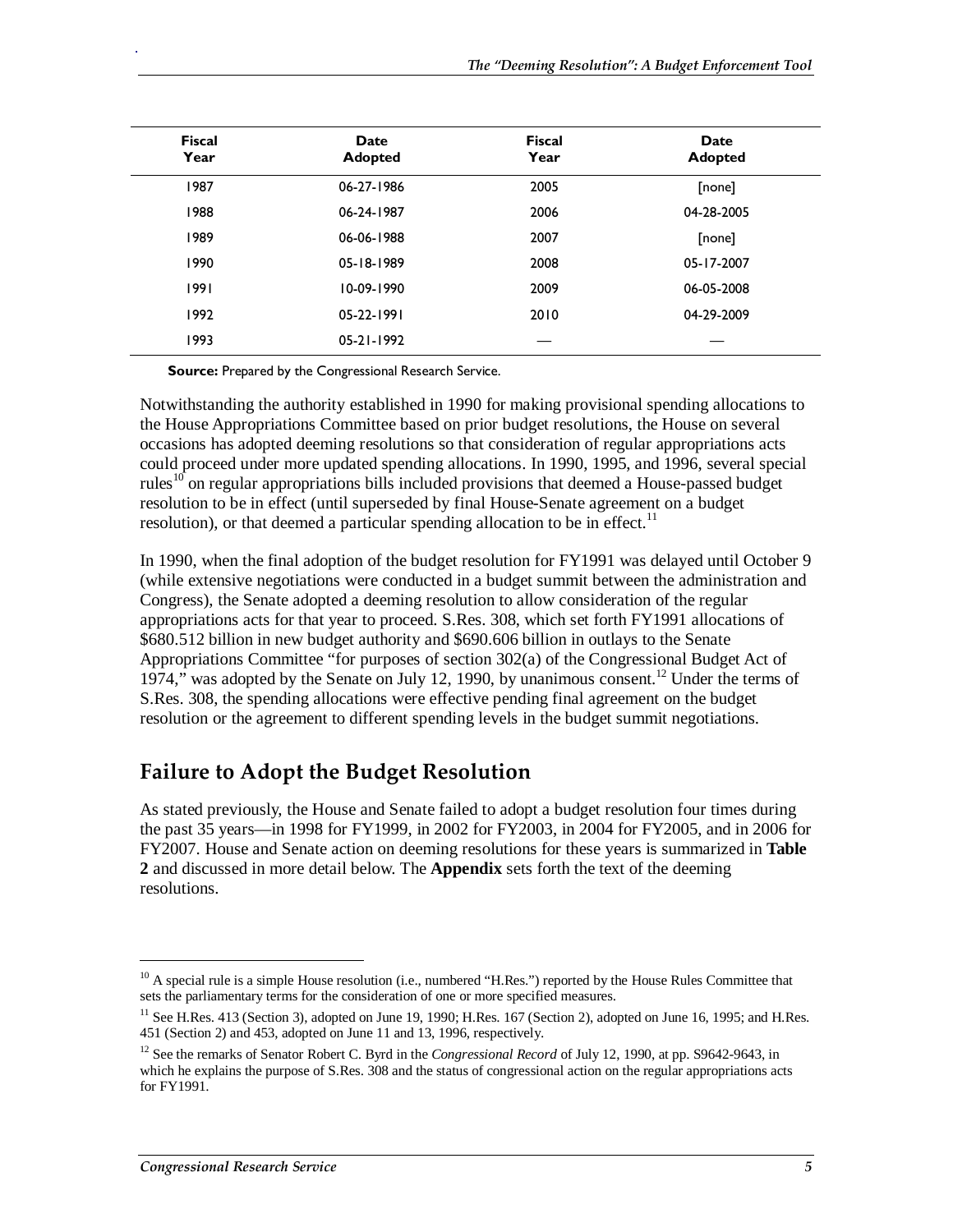| <b>Fiscal</b><br>Year     | <b>Congress</b>                                    | <b>House Deeming</b><br><b>Resolution</b> |                               | <b>Senate Deeming</b><br><b>Resolution</b>                                                                                                                                                                  |                                   |                                                                                                                                                                                                                                                                                                                                |
|---------------------------|----------------------------------------------------|-------------------------------------------|-------------------------------|-------------------------------------------------------------------------------------------------------------------------------------------------------------------------------------------------------------|-----------------------------------|--------------------------------------------------------------------------------------------------------------------------------------------------------------------------------------------------------------------------------------------------------------------------------------------------------------------------------|
|                           |                                                    | <b>Measure</b><br><b>Number</b>           | <b>Date</b><br><b>Adopted</b> | <b>Measure</b><br><b>Number</b>                                                                                                                                                                             | <b>Date</b><br><b>Adopted</b>     | <b>Type of Measure</b>                                                                                                                                                                                                                                                                                                         |
| 1999                      | 105 <sup>th</sup>                                  | <b>H.Res. 477</b>                         | 06-19-1998                    | S.Res. 209                                                                                                                                                                                                  | 04-02-1998                        | House: The initial deeming resolution was Section 2 of H.Res. 477, a special rule providing                                                                                                                                                                                                                                    |
|                           | 106 <sup>th</sup>                                  | <b>H.Res. 5</b>                           | $01-06-$                      | S.Res. 312                                                                                                                                                                                                  | $10-21-1998$                      | for the consideration of the Military Constructions Appropriations Act for FY1999. A<br>follow-up measure in the next session was part of the opening-day rules package (Section<br>$2(a)$ of H.Res. 5).                                                                                                                       |
|                           |                                                    |                                           | 1999a                         |                                                                                                                                                                                                             |                                   | Senate: The two deeming resolutions were simple Senate resolutions directed solely to<br>that purpose.                                                                                                                                                                                                                         |
| 2003<br>107 <sup>th</sup> |                                                    | <b>H.Res. 428</b>                         | 05-22-2002                    | [none]                                                                                                                                                                                                      | [none]                            | House: The initial deeming resolution was Section 2 of H.Res. 428, a special rule providing                                                                                                                                                                                                                                    |
|                           | $01-07-$<br>108 <sup>th</sup><br>H.Res. 5<br>2003a |                                           |                               | for the consideration of a supplemental appropriations act for FY2002 (H.R. 4775). A<br>follow-up measure in the next session was part of the opening-day rules package (Section<br>$3(a)(4)$ of H.Res. 5). |                                   |                                                                                                                                                                                                                                                                                                                                |
|                           |                                                    |                                           |                               |                                                                                                                                                                                                             |                                   | Senate: Actions to establish a deeming resolution were unsuccessful.                                                                                                                                                                                                                                                           |
| 2005                      | $108$ <sup>th</sup>                                | H.Res. 649                                | 05-19-2004                    | P.L. 108-287<br>(H.R. 4613)                                                                                                                                                                                 | 07-22-2004<br>$(08-05 -$<br>2004) | <b>House:</b> The initial deeming resolution was Section 2 of H.Res. 649, a special rule providing<br>for the consideration of the conference report on the FY2005 budget resolution<br>(S.Con.Res. 95). A follow-up measure in the next session was part of the opening-day rules<br>package (Section $3(a)(4)$ of H.Res. 5). |
|                           | 109 <sup>th</sup>                                  | H.Res. 5                                  | $01-04-$<br>2005a             |                                                                                                                                                                                                             |                                   | <b>Senate:</b> The deeming resolution was Section 14007 (118 Stat. 1014) of the Defense<br>Appropriations Act for FY2005 (H.R. 4613), which became Public Law 108-287.                                                                                                                                                         |
| 2007                      | 109 <sup>th</sup>                                  | <b>H.Res. 818</b>                         | 05-18-2006                    | P.L. 109-234                                                                                                                                                                                                | 06-15-2006                        | House: The initial deeming resolution was Section 2 of H.Res. 818, a special rule providing                                                                                                                                                                                                                                    |
|                           | 110 <sup>th</sup>                                  | H.Res. 6                                  | $01-05-$                      | (H.R. 4939)                                                                                                                                                                                                 |                                   | for the consideration of the Department of Interior Appropriations Act for FY2007(H.R.<br>5386)). A follow-up measure in the next session was part of the opening-day rules package<br>(Section $511(a)(4)$ of H.Res. 6).                                                                                                      |
|                           |                                                    | 2007a                                     |                               |                                                                                                                                                                                                             |                                   | <b>Senate:</b> The deeming resolution was Section 7035 (120 Stat. 489-490) of the Emergency<br>Supplemental Appropriations Act for Defense, the Global War on Terror, and Hurricane<br>Recovery for FY2006 (H.R. 4939), which became Public Law 109-234.                                                                       |

### **Table 2. House and Senate Action on Deeming Resolutions for FY1999, FY2003, FY2005, and FY2007**

**Source:** Prepared by the Congressional Research Service.

a. Deeming resolution provisions were included in the resolution establishing the House rules at the opening of the Congress.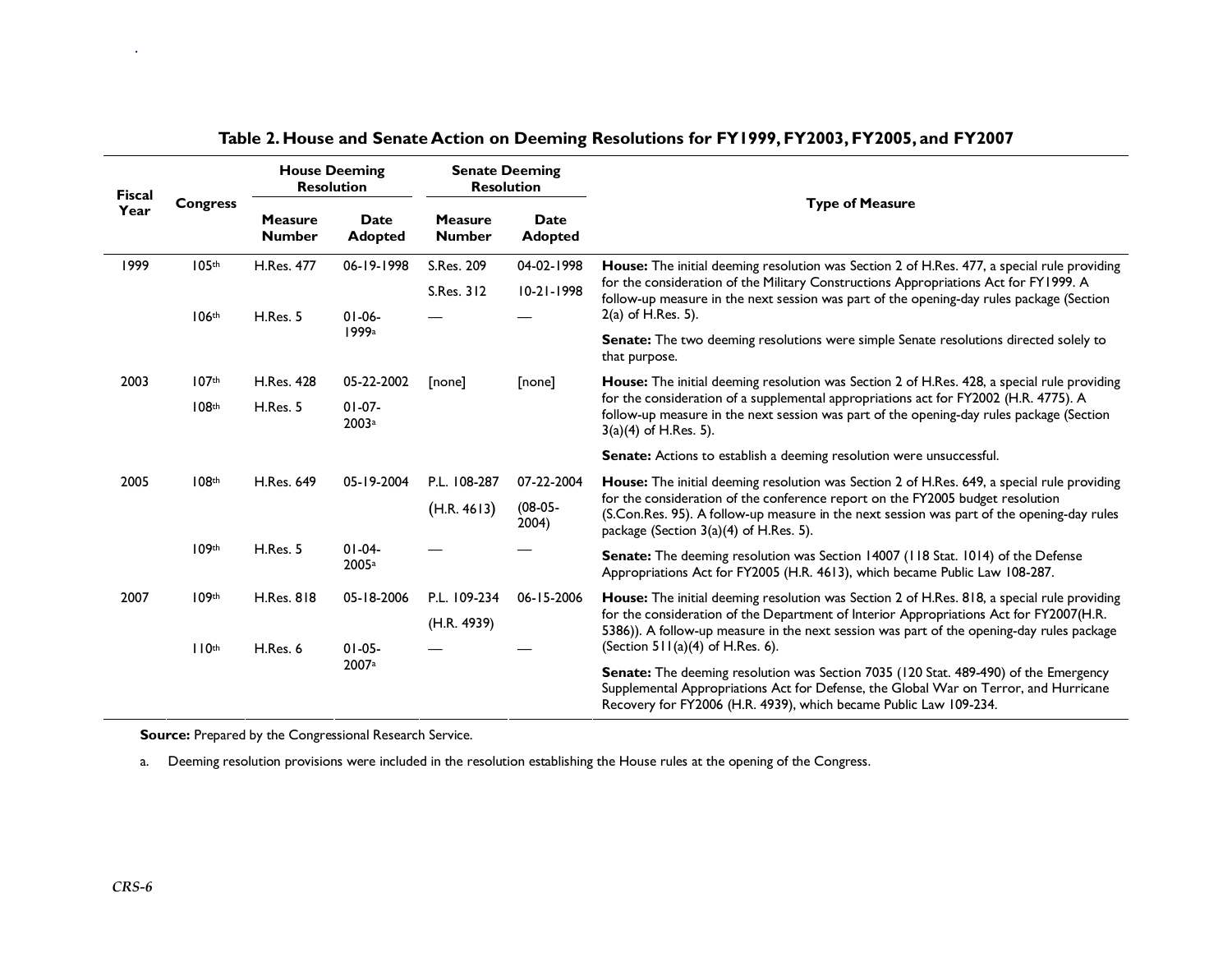As **Table 2** shows, the House and Senate have followed different patterns in terms of action on deeming resolutions. For each of the four fiscal years, the House used the same approach, adopting a deeming resolution in May or June, a month or two after the prescribed date for reaching final agreement with the Senate on a budget resolution.

The legislative vehicle for the deeming resolution in each instance was a special rule reported by the House Rules Committee. Three of the special rules provided for the consideration of an annual appropriations act (two regular appropriations acts and one supplemental appropriations act) and the other provided for the consideration of a conference report on a budget resolution. Each of the special rules contained a separate section setting forth the deeming resolution provisions.

At the beginning of the next session (which started a new Congress), additional deeming resolution provisions were adopted by the House as part of the opening-day rules package, usually numbered H.Res. 5 (in 2007, the rules package was H.Res. 6, which was approved by a separate vote on each title over the first two days). These actions were required because simple House resolutions (such as special rules reported by the House Rules Committee) do not carry over into a new Congress; thus, the initial deeming resolution had to be renewed by the adoption of a new resolution.

The initial deeming resolution first used by the House, for FY1999, only provided spending allocations to the House Appropriations Committee. In the other three years, the initial deeming resolution had a broader application, putting into effect the entire budget resolution at its latest stage of action (House passage or House agreement to the conference report). In the two most recent instances, for FY2005 and FY2007, the deeming resolution blocked the automatic engrossment of a joint resolution increasing the public debt limit, as provided for under House Rule XXVII, forcing a debt-limit increase under regular legislative procedures.<sup>13</sup>

Subsequent deeming resolution provisions, included in the opening-day rules package for the  $106<sup>th</sup>$  Congress and the  $108<sup>th</sup>$ -110<sup>th</sup> Congresses, continued budget resolution policies and procedures into the new Congress.

The Senate has employed more varied practices than the House with respect to deeming resolutions. For FY1999, it adopted two simple resolutions for this purpose in a single session (the first only provided spending allocations to the Senate Appropriations Committee, but the second had a much broader application). In the following instance, for FY2003, the Senate did not adopt a deeming resolution, despite several attempts to do so. In the last two instances, for FY2005 and FY2007, the Senate included deeming resolution provisions in statute, including a regular appropriations act (enacted in August) and a supplemental appropriations act (enacted in June). These latter two deeming resolutions focused principally on establishing new allocations of total discretionary spending to the Senate Appropriations Committee, and repealing or making inapplicable appropriations caps for the pertinent fiscal years, included in the prior year's budget resolution, that were considered obsolete and too restrictive.

1

<sup>13</sup> See CRS Report RS21519, *Legislative Procedures for Adjusting the Public Debt Limit: A Brief Overview*, by Bill Heniff Jr.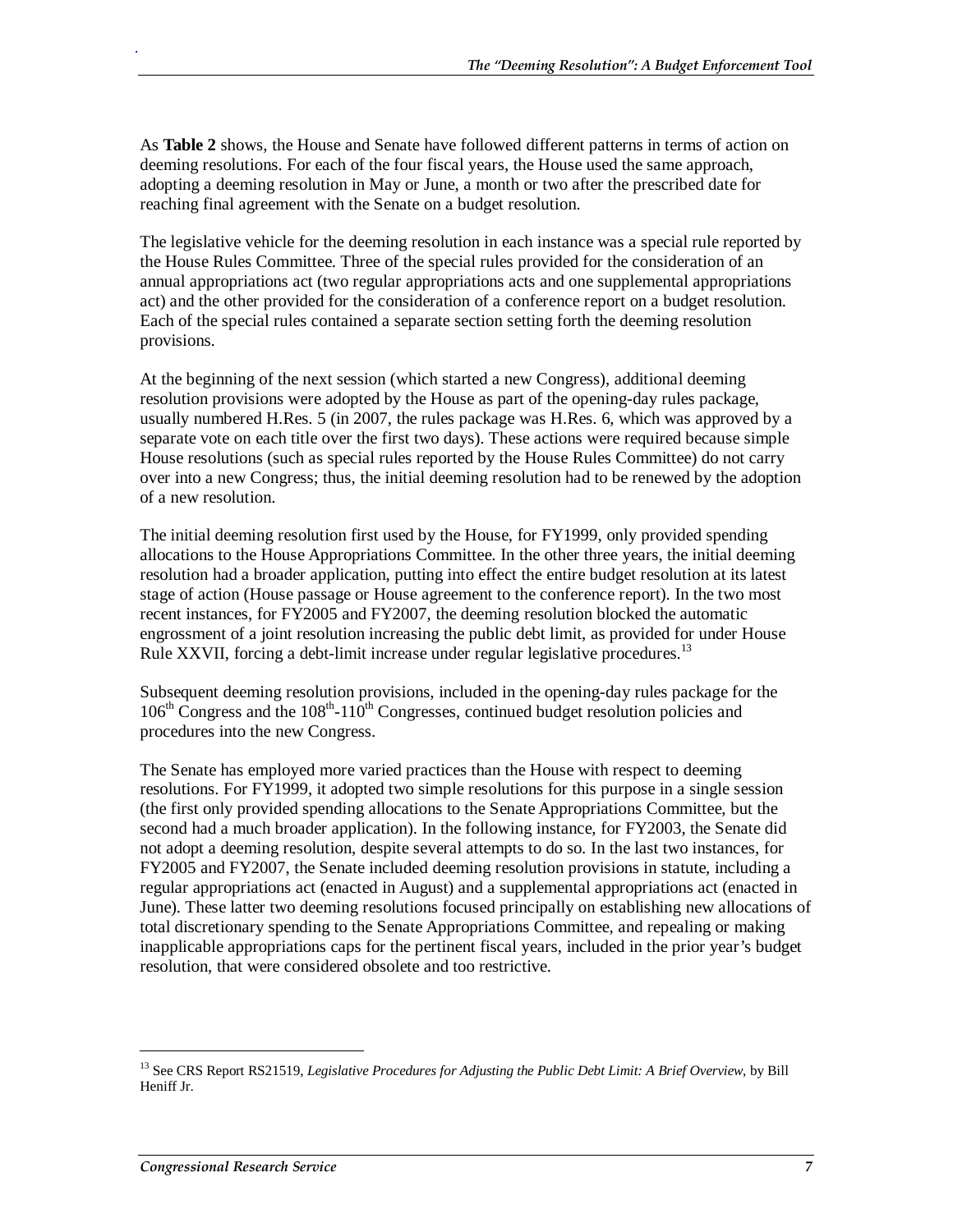## **Actions for FY1999**

.

Overall budget policy for FY1999 had been outlined the previous year, in 1997, under the terms of a five-year agreement reached between Congress and President Clinton. Although each chamber passed a budget resolution in 1998, they could not reach agreement on a final version.

In order to impose a binding restraint on annual appropriations acts and other budgetary legislation for that year, the House and Senate followed similar approaches. The Senate passed its version of the FY1999 budget resolution, S.Con.Res. 86, on April 2, 1998. Anticipating an impasse with the House, the Senate also that day agreed to S.Res. 209, a measure setting forth spending allocations to the Senate Appropriations Committee "until a concurrent resolution on the budget for fiscal year 1999 is agreed to by the Senate and the House of Representatives."<sup>14</sup> On October 21, 1998, several weeks after FY1999 had begun, the Senate agreed to S.Res. 312, informally referred to as the "deeming budget resolution."<sup>15</sup> The measure amended S.Res. 209 by incorporating budget aggregates for FY1999-FY2003 and authorizing the chairman of the Senate Budget Committee to file committee spending allocations consistent with them.

The budget aggregates included in S.Res. 312 reflected the policies of the previous budget resolution updated for enacted legislation and revised economic and technical assumptions and provided the basis for enforcement under Section 302, Section 311, and other sections of the 1974 Congressional Budget Act.

On June 19, 1998, the House adopted H.Res. 477, a special rule providing for the consideration of the Military Constructions Appropriations Act for FY199 (H.R. 4059). Section 2 of the resolution set forth spending allocations to the House Appropriations Committee for FY1999.

On January 6, 1999, at the beginning of the next session, the House adopted H.Res. 5, a measure setting forth its standing rules. Section 2(a) of the resolution directed the chairman of the House Budget Committee to publish budget aggregates and committee spending allocations for FY1999- FY2003 in the *Congressional Record* and stated that these levels should provide the basis for enforcement in lieu of a budget resolution.<sup>16</sup> House Budget Committee Chairman John Kasich submitted the aggregates and allocations on February 25 and March 3, 1999.<sup>17</sup>

## **Actions for FY2003**

<u>.</u>

As the prospect of a second instance without final agreement of the House and Senate on a budget resolution became more likely, both chambers turned to deeming resolutions as an enforcement alternative. Concern about budget discipline also was heightened by anticipation of the expiration toward the end of the session of statutory budget enforcement mechanisms under the Balanced Budget and Emergency Deficit Control Act of 1985 (i.e., the discretionary spending limits and pay-as-you-go requirement, which were enforced by sequestration) and the Senate's pay-as-you-

<sup>&</sup>lt;sup>14</sup> The text of S.Res. 209 is set forth on page S3160 of the *Congressional Record* of April 2, 1998.

<sup>&</sup>lt;sup>15</sup> The text of S.Res. 312, and the debate thereon, may be found in the *Congressional Record* of October 21, 1998, on pages S12915 and S12916.

<sup>&</sup>lt;sup>16</sup> The text of Section 2(a) of H.Res. 5 is printed in the *Congressional Record* of January 6, 1999, on page H34.

<sup>&</sup>lt;sup>17</sup> See the remarks of Rep. Kasich in the *Congressional Record* of February 25 and March 3, 1999, on pages H809-H 810 and H949-H951, respectively.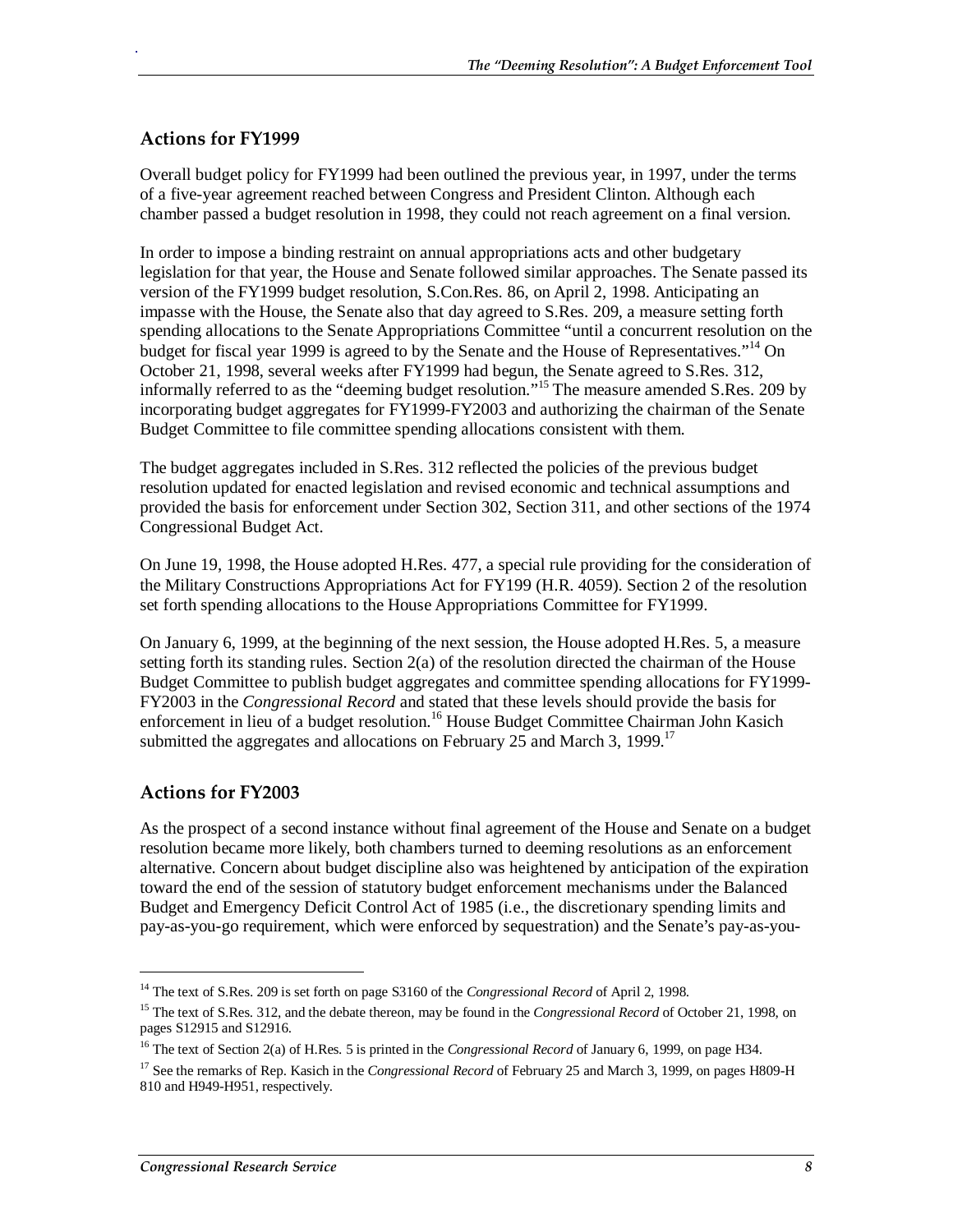go point of order and three-fifths vote requirement in the Senate for waivers of certain points of order under the 1974 Congressional Budget Act.<sup>18</sup>

The House adopted a budget resolution for FY2003, H.Con.Res. 353, on March 20, 2002. About two months later, on May 22, and with the Senate not having considered a budget resolution on the floor, the House included a deeming provision in a special rule, H.Res. 428, on a supplemental appropriations act for FY2002 (H.R. 4775).<sup>19</sup> Section 2 of the special rule provided that the budget resolution passed in March by the House, H.Con.Res. 353, "shall have force and effect in the House as though Congress has adopted such concurrent resolution." Additionally, the chairman of the House Budget Committee was directed to have the committee spending allocations and other budgetary information printed in the *Congressional Record*. House Budget Committee Chairman Jim Nussle submitted the required information that same day.<sup>20</sup>

With regard to the extension of expiring budget enforcement mechanisms, the House Budget Committee held a hearing on the matter on April 25, 2002. Representative John Spratt, ranking minority member of the House Budget Committee, introduced H.R. 5502, the Restoring Budget Disciplines Act of 2002, on September 30, 2002. His bill would have extended the discretionary spending limits and pay-as-you-go requirement for five fiscal years, through FY2007. The House did not take any action on such legislation. In early October, Speaker Dennis Hastert indicated that the House might not act on such legislation until  $2003$ <sup>21</sup>

The Senate Budget Committee reported a budget resolution for FY2003, S.Con.Res. 100, on April 11, 2002, but it was not considered on the Senate floor during the session.<sup>22</sup>

During June 2002, several efforts were made in the Senate to amend legislation with provisions serving as a "deeming resolution" or otherwise extending certain budget enforcement procedures. On June 5, during consideration of an emergency supplemental appropriations act (H.R. 4775), the Senate rejected Gregg-Feingold amendment #3687, which would have extended certain budget enforcement procedures through FY2007, and Santorum amendment #3765, which would have deemed the budget resolution reported earlier by the Senate Budget Committee to be in effect.<sup>23</sup> The Gregg-Feingold amendment fell on a point of order after a motion to waive the point of order was rejected on a 49-49 vote (rollcall vote #133). The Santorum amendment was tabled by a 96-0 vote (rollcall vote #134). The next day, on June 6, Daschle amendment #3764, an extension of certain budget enforcement procedures through  $FY2007$ , also failed.<sup>24</sup> The amendment fell on a point of order that it was nongermane after cloture had been invoked.

1

<sup>18</sup> For more information on these enforcement procedures, see (1) CRS Report RL31137, *Sequestration Procedures Under the 1985 Balanced Budget Act*, by Robert Keith; CRS Report RS21378, *Termination of the "Pay-As-You-Go" (PAYGO) Requirement for FY2003 and Later Years*, by Robert Keith; (3), CRS Report RL32835, *PAYGO Rules for Budget Enforcement in the House and Senate*, by Robert Keith and Bill Heniff Jr.; and (4) CRS Report RS21316, *Budget Enforcement Procedures: Senate Pay-As-You-Go (PAYGO) Rule*, by Bill Heniff Jr.

<sup>&</sup>lt;sup>19</sup> See the consideration of H.Res. 428 in the *Congressional Record* of May 22, 2002, at pages H2891-H2902.

<sup>20</sup> See the remarks of Rep. Jim Nussle in the *Congressional Record* of May 22, 2002, at pages H2929-H2930.

<sup>21</sup> See "Hastert Supports Renewal of Pay-Go But Expects No Action Until 2003," by Bud Newman in BNA's *Daily Report for Executives*, October 4, 2002.

<sup>&</sup>lt;sup>22</sup> See S.Rept. 107-141; Committee reported S.Con.Res. 100 favorably by a vote of 12-10.

<sup>&</sup>lt;sup>23</sup> For the text and discussion of the Gregg-Feingold amendment, see pages S5005-S5015 in the *Congressional Record* of June 5, 2002; for the text and discussion of the Santorum amendment, see pages S5018-S5021.

<sup>&</sup>lt;sup>24</sup> For the text and discussion of the Daschle amendment, see pages  $S5015-S5022$  and  $S5114-S5120$  in the *Congressional Record* of June 5 and 6, 2002, respectively.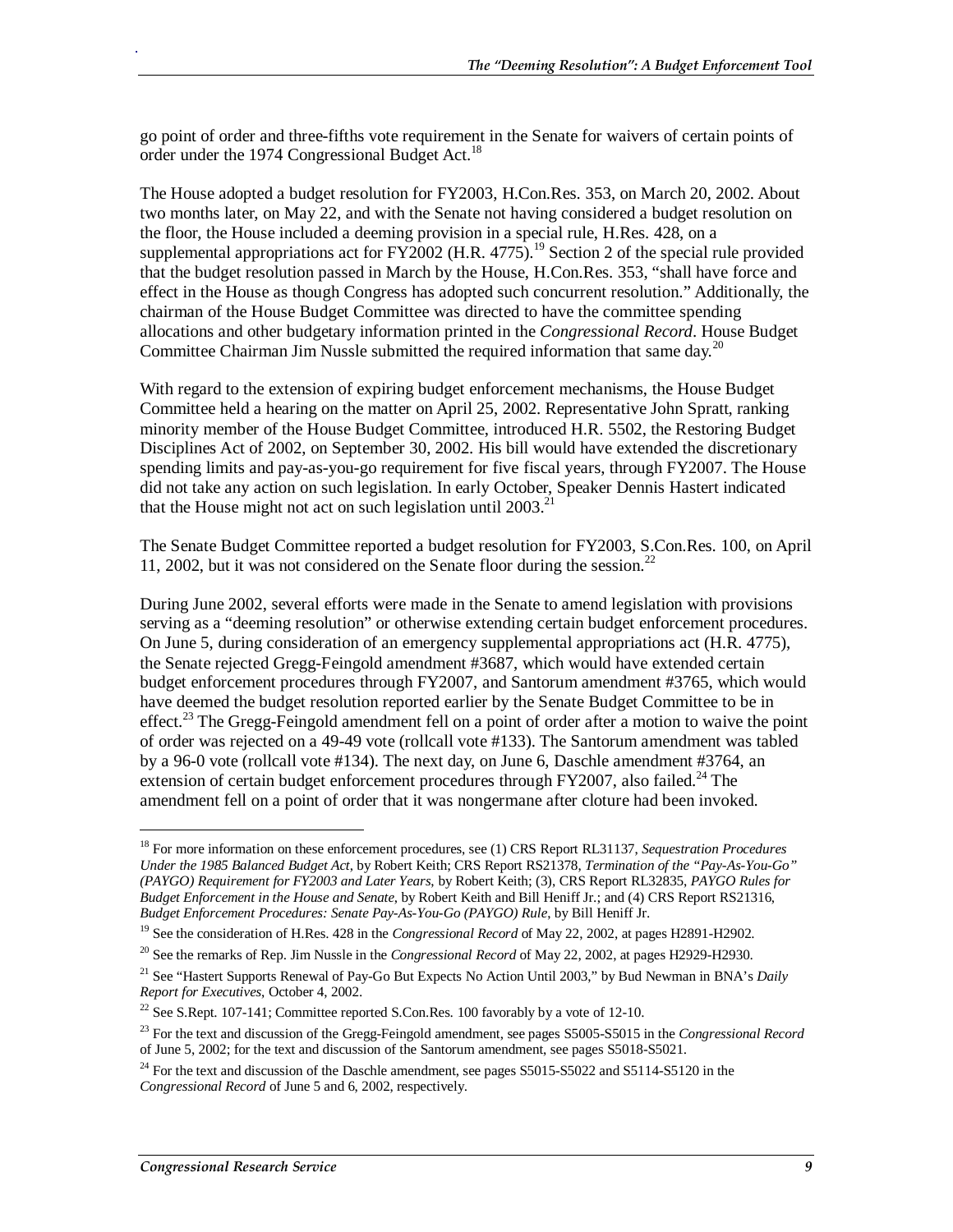On June 20, during consideration of the National Defense Authorization Act (S. 2514), the Senate rejected Feingold amendment #3915, as perfected by the modified Reid-Conrad amendment  $\#3916$ <sup>25</sup> The Feingold amendment, as perfected, would have extended the discretionary spending limits through FY2004 and certain other budget enforcement procedures through FY2007. It fell on a point of order when a motion to waive the point of order was rejected on a 59-40 vote, one short of the required 60 affirmative votes (rollcall vote #159).

On September 18, 2002, Senators Kent Conrad and Pete Domenici, the chairman and ranking minority member, respectively, of the Senate Budget Committee, sent a letter to Majority Leader Daschle urging action on a resolution extending the Senate's pay-as-you-go point of order and the three-fifths vote requirement for certain waivers of the 1974 Congressional Budget Act.<sup>26</sup> Majority Leader Daschle confirmed that the Senate would consider such legislation before adiournment.<sup>27</sup>

On October 16, the Senate considered S.Res. 304, a measure introduced earlier in the session encouraging the Senate Appropriations Committee to report the regular appropriations bills for FY2003 by July 31, 2002. The Senate agreed to the resolution by unanimous consent, after adopting by unanimous consent Conrad amendment #4886, a substitute amendment extending the Senate's pay-as-you-go point of order and the three-fifths vote requirement for certain waivers of the 1974 Congressional Budget Act through April 15, 2003.<sup>28</sup> The resolution did not address extension of the discretionary spending limits and pay-as-you-go requirement in statute.

The following year, in 2003, the House and Senate took additional actions pertaining to budget enforcement for FY2003. On the opening day of the  $108<sup>th</sup>$  Congress, January 7, 2003, the House adopted H.Res. 5, a measure setting forth its standing rules. Separate orders pertaining to the budget process and other matters were set forth in Section 3 of the resolution.<sup>29</sup> Section 3(a)(4) made the provisions of the FY2003 budget resolution adopted in 2002 (H.Con.Res. 353) effective for purposes of budget enforcement in 2003, pending adoption of a FY2003 budget resolution.

In addition, Section  $3(a)(4)$  of H.Res. 5 directed the chairman of the House Budget Committee, when elected, to have the committee spending allocations and other budgetary information printed in the *Congressional Record*. On the next day, January 8, the House adopted H.Res. 14. Section 2 of that resolution authorized Representative Jim Nussle of Iowa, the prospective chairman of the House Budget Committee, to submit the spending allocations and other information required by H.Res. 5, which he did later that day.<sup>30</sup>

1

 $25$  For the text of the Feingold amendment, as perfected by the modified Reid-Conrad amendment, and its discussion, see pages S5808-S5821 in the *Congressional Record* of June 20, 2002.

<sup>&</sup>lt;sup>26</sup> The letter, as well as the text of the resolution, is available online at http://www.senate.gov/~budget/democratic/ budgetresFY03/resletter091902.pdf.

<sup>&</sup>lt;sup>27</sup> See "Daschle Promises Senate Will Debate Resolution Extending Budget Disciplines," by Bud Newman in BNA's *Daily Report for Executives*, October 2, 2002.

<sup>&</sup>lt;sup>28</sup> See the consideration of S.Res. 304 in the *Congressional Record* of October 16, 2002, at pages S10527-S10531 and page S10553. Also, see "In Late Deal, Senate Approves by Voice Vote Renewing Expiring Budget Enforcement Rules," by Bud Newman in BNA's *Daily Report for Executives*, October 17, 2002.

<sup>29</sup> For more information on this topic, see CRS Report RL31728, *House Rules Changes Affecting the Congressional Budget Process in the 108<sup>th</sup> Congress (H.Res. 5)*, by Bill Heniff Jr.

<sup>30</sup> See the remarks of Rep. Jim Nussle in the *Congressional Record* of January 8, 2003, at pages H74-H75. Rep. Nussle was elected chairman of the House Budget Committee on January 8 by virtue of the House's adoption of H.Res. 24.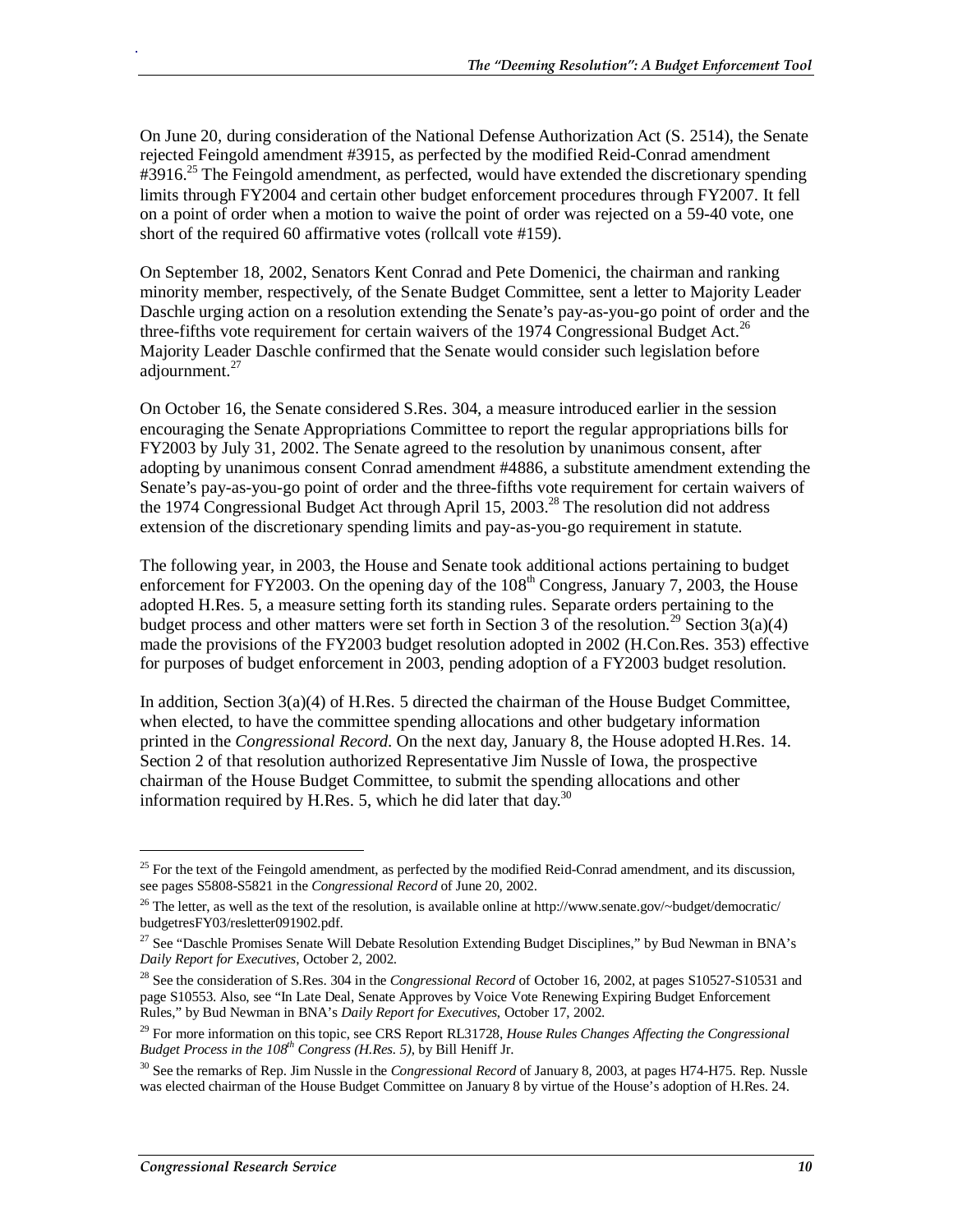On April 11, 2003, the House and Senate reached final agreement on a budget resolution for  $FY2004$  (H.Con.Res. 95).<sup>31</sup> In addition to setting forth the appropriate budgetary levels for FY2004-FY2013, the budget resolution also established budgetary levels for FY2003. The FY2004 budget resolution also included certain procedural requirements applicable to FY2003. In particular, Section 421 directed the chairmen of the House and Senate Budget Committees to make appropriate revisions in spending allocations to accommodate any supplemental appropriations for FY2003 enacted into law before May 1, 2003.<sup>32</sup>

As of the end of the  $109<sup>th</sup>$  Congress, the House and Senate did not renew the discretionary spending limits and PAYGO requirement in statute that expired at the end of 2002.

### **Actions for FY2005**

.

The Senate Budget Committee initiated action on the budget resolution for FY2005 by reporting S.Con.Res. 95 on March 5, 2004 (in lieu of a written report to accompany the measure, a committee print was issued, S.Prt. 108-365, March 2004). Two weeks later, the House Budget Committee reported its version of the FY2005 budget resolution, H.Con.Res. 393 (H.Rept. 108- 441, March 19, 2004). The Senate passed S.Con.Res. 95 on March 12, and the House passed H.Con.Res. 393 on March 25.

At the end of March, both chambers agreed to go to conference on S.Con.Res. 95. A conference report on the measure was filed in the House on May 19 (H.Rept. 108-498). The House agreed to the conference report on May 19, but the Senate did not consider it.

The House considered the conference report on the FY2005 budget resolution under the terms of a special rule, H.Res. 649 (H.Rept. 108-500, May 19, 2004); the special rule was adopted on May 19 by a vote of 220-204. In anticipation of the possibility that final Senate approval of the budget resolution might be delayed, or might not occur at all, a "deeming resolution" provision was included in Section 2 of H.Res. 649.

By adopting H.Res. 649, the House put into effect the budget policies embodied in the conference report on S.Con.Res. 95 as adopted by the House, as well as the procedures under Title III of the 1974 Congressional Budget Act used to enforce them. Accordingly, in the House regular appropriations acts for FY2005 and other budgetary measures are subject to aggregate spending ceilings and revenue floors, as well as allocations of spending to committees.

Section 2(b) of H.Res. 649 barred the automatic engrossment of a measure raising the debt limit by the amount recommended in the budget resolution, an action otherwise required under House Rule XXVII whenever a budget resolution is finally agreed to by the House and Senate. Consequently, the automatic engrossment of such a measure could have occurred in 2004 only if the Senate adopted the conference report on S.Con.Res. 95. Congress and the President enacted legislation raising the debt limit (P.L. 108-415; November 19, 2004) under regular legislative procedures. (In most instances, the House and Senate use other means to enact debt-limit legislation.<sup>33</sup>)

<u>.</u>

<sup>31</sup> See the conference report on H.Con.Res. 95, H.Rept. 108-71 (April 10, 2003).

 $32$  P.L. 108-11, the Emergency Wartime Supplemental Appropriations Act, 2003, was enacted into law on April 16, 2003.

<sup>33</sup> See CRS Report RS21519, *Legislative Procedures for Adjusting the Public Debt Limit: A Brief Overview*, by Bill (continued...)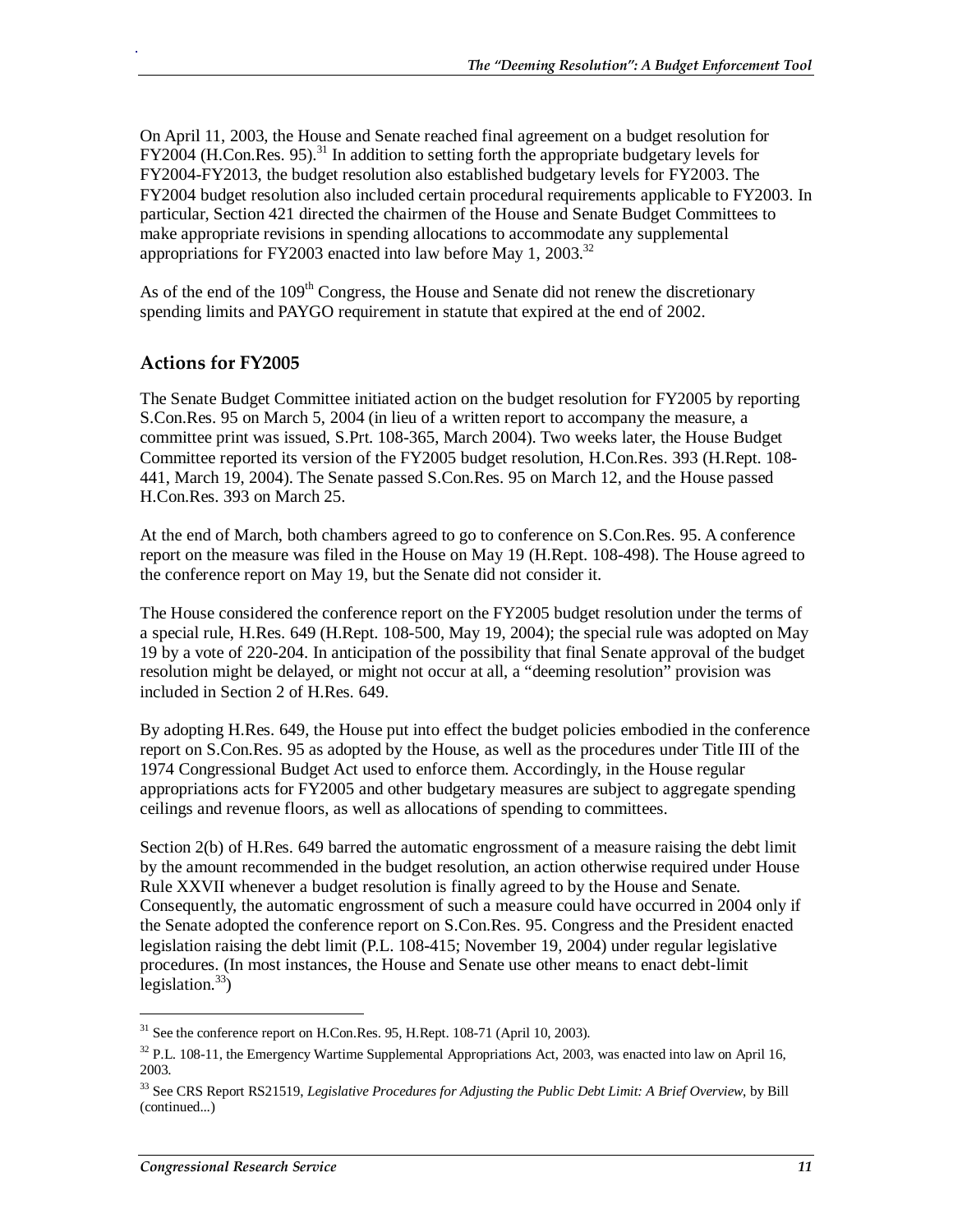For the two months following House action on the deeming resolution provision, the Senate did not consider the conference report on the FY2005 budget resolution nor act on a deeming resolution. During this period, however, Senate action on the regular appropriations acts for FY2005 was subject to a ceiling of \$814 billion on total appropriations for that year included in the prior year's budget resolution, which remained in effect.

The \$814 billion ceiling for FY2005 presented the Senate with two problems. First, the conference agreement on the FY2005 budget resolution revised the recommended level of appropriations for that fiscal year upward by \$7 billion to a new total of \$821 billion. In order for the Senate to consider regular appropriations acts for FY2005 at a level comparable to House action, the \$7 billion difference would have to be accommodated through a procedure such as designating an equivalent amount of appropriations to be emergency spending, a course of action that was considered less desirable. Second, the \$814 billion ceiling applied to total appropriations only; it did not provide a basis for the enforcement of spending levels during the consideration of individual acts (unless all 13 of the individual acts were packaged together into a single, omnibus act).

On July 22, 2004, the Senate resolved these problems by adopting the conference report on H.R. 4613, the Defense Appropriations Act for FY2005. President Bush signed the measure into law on August 5, 2004, as P.L. 108-287. Section 14007 (118 Stat. 1014) of the act, which took effect upon enactment, established the revised level of \$821 billion as the allocation of new budget authority to the Senate Appropriations Committee for purposes of Section 302(a) of the 1974 act (and repealed the outdated limit of \$814 billion in the prior year's budget resolution).

In 2005, the House took additional actions pertaining to budget enforcement for FY2005. On the opening day of the  $109<sup>th</sup>$  Congress (January 4, 2005), the House adopted H.Res. 5, a measure setting forth its standing rules. Separate orders pertaining to the budget process and other matters were set forth in Section 3 of the resolution.<sup>34</sup> Section  $3(a)(4)$  made the conference report on the FY2005 budget resolution (S.Con.Res. 95), adopted by the House on May 19, 2004, but not considered by the Senate, effective for purposes of budget enforcement in 2005, pending adoption of a FY2005 budget resolution. The House's deeming resolution also provided for the continuation into the new Congress of the Section 302(a) allocations for FY2005, as made and adjusted in the prior session.

## **Actions for FY2007**

House and Senate actions on deeming resolutions for FY2007 were similar to the pattern that occurred two years earlier.

The Senate Budget Committee initiated action on the budget resolution for FY2007 by reporting S.Con.Res. 83 on March 10, 2006 (in lieu of a written report to accompany the measure, a committee print was issued, S.Prt. 109-057, March 2006). Three weeks later, the House Budget Committee reported its version of the FY2007 budget resolution, H.Con.Res. 376 (H.Rept. 109- 402, March 31, 2006). The Senate passed S.Con.Res. 83 on March 16, and the House passed

1

<sup>(...</sup>continued)

Heniff Jr.

<sup>&</sup>lt;sup>34</sup> For more information on this topic, see CRS Report RS22021, *House Rules Changes Affecting the Congressional Budget Process in the 109th Congress (H.Res. 5)*, by Bill Heniff Jr.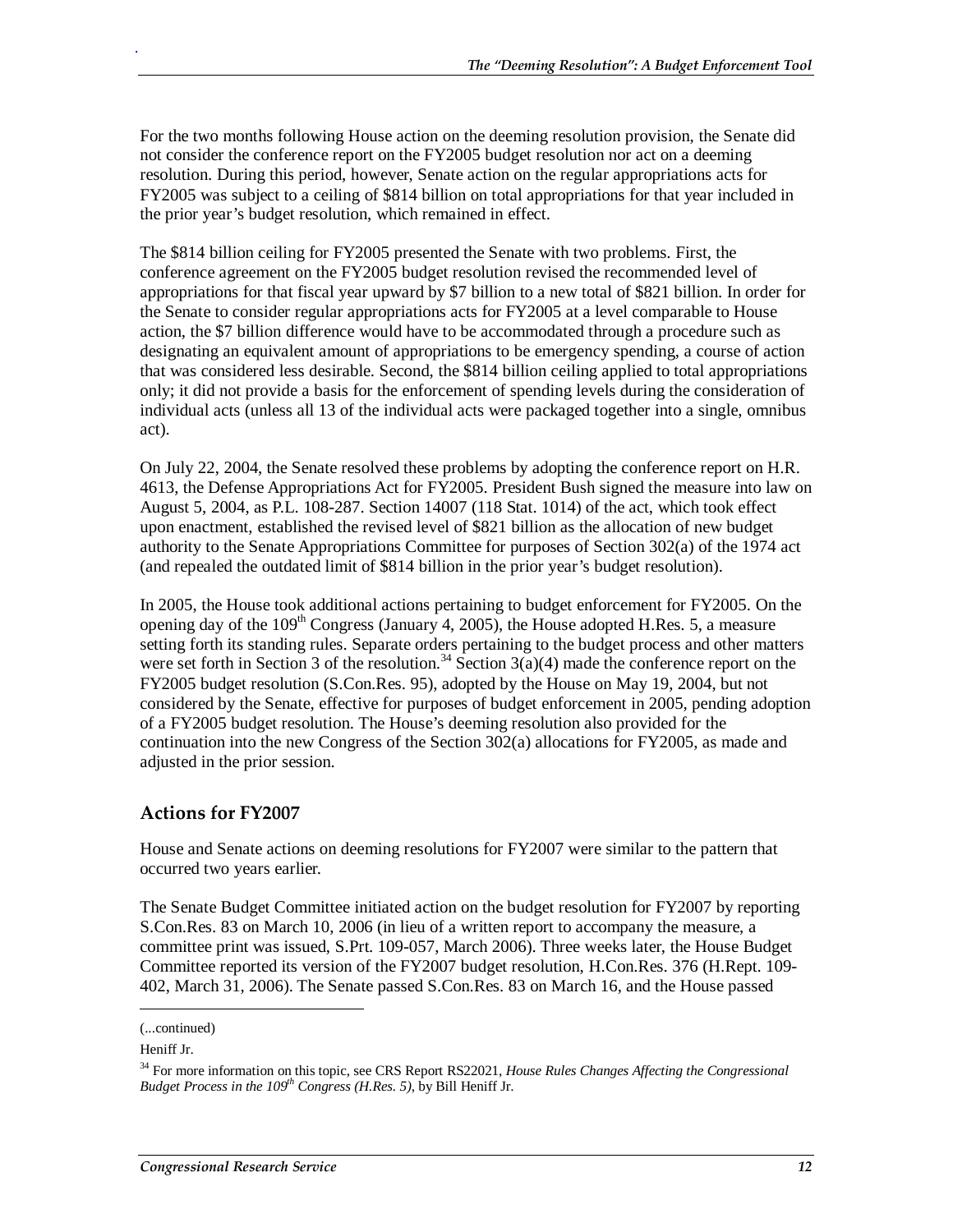H.Con.Res. 376 on May 18. Unlike the case for FY2005, however, the House and Senate did not take any conference action on the FY2007 budget resolution.

Once again, the House included deeming resolution provisions in a special rule on an annual appropriations act. On May 18, 2006, the House agreed to H.Res. 818 (H.Rept. 109-469, May 17, 2006), a special rule providing for the consideration of H.R. 5386, the Interior Appropriations Act for FY2007; the House agreed to the measure by a vote of 218-192. Section 2 of H.Res. 818 put into effect the budget policies embodied in the FY2007 budget resolution, H.Con.Res. 376, as adopted by the House, as well as the procedures under Title III of the 1974 Congressional Budget Act used to enforce them. In addition, Section 2 barred the automatic engrossment of a measure raising the debt limit by the amount recommended in the budget resolution, an action otherwise required under House Rule XXVII whenever a budget resolution is finally agreed to by the House and Senate. Congress and the President increased the debt limit in 2006 under regular legislative procedures (P.L. 109-182, March 20, 2006).

Several weeks following House action on the deeming resolution provision, the Senate addressed the matter as well. As had been the case two years earlier, Senate action on the regular appropriations acts for FY2007 was subject to a cap established in the budget resolution for the prior year that was judged to be too tight. The FY2007 budget resolution passed by the Senate, as well as by the House, reflected a cap on appropriations for the fiscal year of \$873 billion, but the cap for that fiscal year established in the FY2006 budget resolution was \$7 billion lower, at \$866 billion. This situation raised the same problems that the Senate faced in 2004.

On June 15, 2006, the Senate resolved the matter by adopting the conference report on H.R. 4939, the Emergency Supplemental Appropriations Act for Defense, the Global War on Terror, and Hurricane Recovery for FY2006. President Bush signed the measure into law the same day, as P.L. 109-234. Section 7035 (120 Stat. 489-490) of the act, which took effect upon enactment, established the revised level of \$873 billion as the allocation of new budget authority to the Senate Appropriations Committee for purposes of Section 302(a) of the 1974 act (and made the outdated limit of \$866 billion in the prior year's budget resolution inapplicable). Further, the \$873 billion cap was made subject to provisions in the Senate-passed budget resolution pertaining to limitations and adjustments applicable to emergency spending.

The following year, in 2007, the House took additional actions pertaining to budget enforcement for FY2007. During the first two days of the  $110^{th}$  Congress, January 4 and 5, the House adopted H.Res. 6, a measure setting forth its standing rules. Separate votes were taken on each title of the measure (rather than a single vote on adoption of the measure in its entirety); the first two titles were agreed to on January 4 and the remaining three titles were agreed to on January 5. Title V, which dealt with various special orders and miscellaneous matters, was agreed to by a vote of 232-200.

Special orders pertaining to the budget process and other matters were set forth in Section 511 of the resolution.<sup>35</sup> Section 511(a)(4)(A) made the provisions of the FY2007 budget resolution adopted in the preceding year (H.Con.Res. 376) effective for purposes of budget enforcement in 2007, pending adoption of a FY2008 budget resolution.

1

<sup>35</sup> For more information on this topic, see CRS Report RL34149, *House Rules Changes Affecting the Congressional Budget Process Made at the Beginning of the 110<sup>th</sup> Congress, by Bill Heniff Jr.*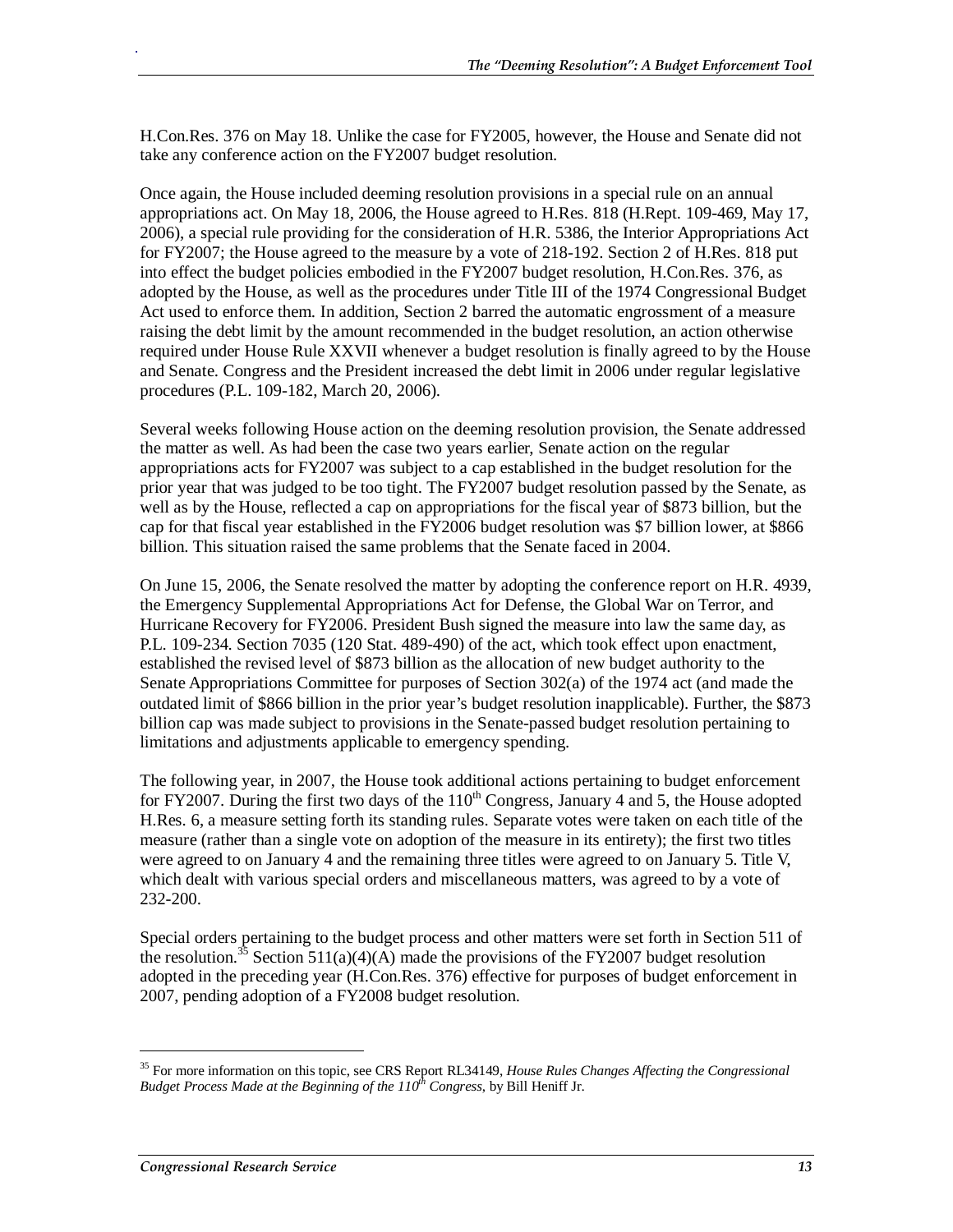In addition, Section  $511(a)(4)(B)$  of H.Res. 6 directed the chairman of the House Budget Committee, when elected, to have the committee spending allocations and other budgetary information printed in the *Congressional Record*. On February 6, 2007, Representative John Spratt, the chairman of the House Budget Committee, submitted the information required by H.Res.  $6^{36}$ 

The House and Senate reached final agreement on the FY2008 budget resolution (S.Con.Res. 21) on May 17, 2007.<sup>37</sup> In addition to recommending spending levels for FY2008-FY2012, the measure revised the spending levels for FY2007. In the House, the revised spending levels for FY2007 effectively superseded the levels established in the deeming resolution automatically (because the deeming resolution was in effect only until the FY2008 budget resolution was adopted). In the Senate, however, affirmative action had to be taken to terminate the deeming resolution, thereby avoiding any conflict with the newly revised spending levels. Accordingly, Section 208 of the FY2008 budget resolution stated that "Section 7035 of P.L. 109-234 shall no longer apply in the Senate."

# **Waivers of Section 303 of the 1974 Congressional Budget Act**

The tardy adoption of a budget resolution, or the failure to adopt it at all, leads to another enforcement problem, but one that involves timing issues rather than substantive enforcement. Under Section 303(a) of the 1974 Congressional Budget Act, the House and Senate generally may not consider spending or revenue legislation for a fiscal year until the budget resolution for that fiscal year has been adopted.

The section poses less of a problem for the House than it does for the Senate. First, Section 303(b) provides an exception in the House for general appropriations bills considered after May 15, but this exception does not apply in the Senate. Second, the House may include waivers of the Section 303(a) point of order in special rules governing the consideration of individual measures.

Section 303(c) also bars the consideration of appropriations measures in the Senate until the spending allocation to the Senate Appropriations Committee required by Section 302(a) has been made. Unlike many other points of order under the 1974 act, waivers of Section 303(a) only require a simple majority vote in the Senate.

Over the years, the Senate has waived Section 303(a) dozens of times for various types of budgetary legislation. In many years, however, the Senate has chosen not to waive Section 303(a) with respect to the consideration of regular appropriations bills. Instead, the Senate Appropriations Committee in these instances generally delayed action on its bills until after the budget resolution had been adopted. Data collected from the 94<sup>th</sup>-100<sup>th</sup> Congresses show that, with respect to regular appropriations bills, Section 303(a) waivers were granted in only 13 cases,  $38$  as follows:

<u>.</u>

<sup>36</sup> See the remarks of Rep. John Spratt in the *Congressional Record* of February 6, 2007, at p. H1234.

<sup>&</sup>lt;sup>37</sup> See *Concurrent Resolution on the Budget for Fiscal Year 2008*, conference report to accompany S.Con.Res. 21, H.Rept. 110-153 (May 16, 2007).

<sup>38</sup> See the following archived reports, which are available from the author: (1) CRS Report 89-37, *Senate Consideration*  (continued...)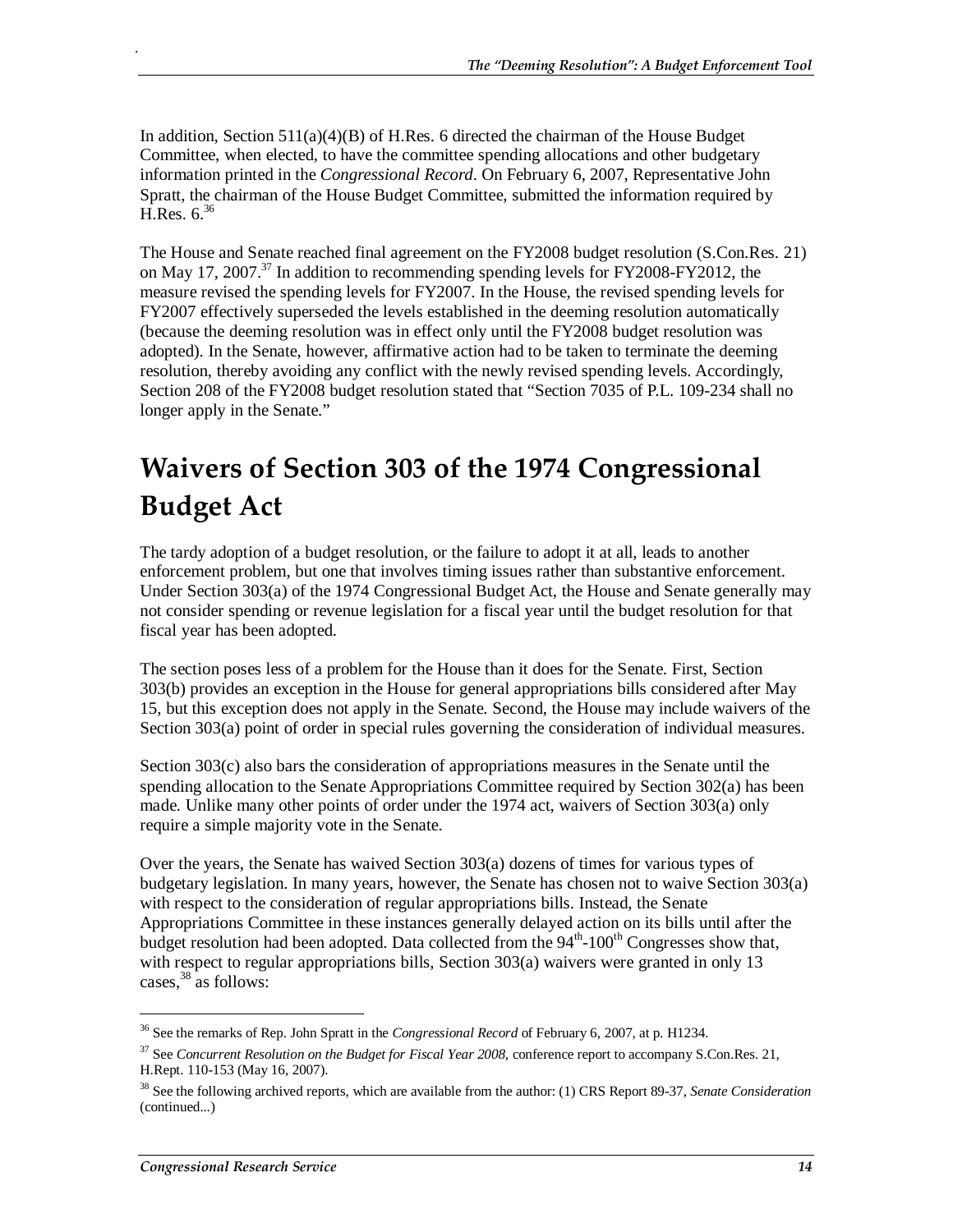- FY1984, for three bills considered in June 1983 (the FY1984 budget resolution was adopted on June 23);
- FY1985, for eight bills considered June-September 1984 (the FY1985 budget resolution was adopted on October 1); and
- FY1986, for two bills considered in July-August 1985 (the FY1986 budget resolution was adopted on August 1).

In most of these 13 cases, the waiver was obtained under a successful motion directed specifically to waiving Section 303(a). In several other instances, the waiver was obtained under a unanimous consent request. The use of the waiver motions or unanimous consent requests in these cases attested to the consensus regarding the need to consider the regular appropriations bills. After all, such motions are subject to extended debate, and any Senator can raise an objection to a unanimous consent request. An extended debate on a motion, and an objection to a unanimous consent request, occurred only once (both occurred in August 1984 in connection with the Agriculture appropriations bill for FY1985). The extended debate on the waiver motion began on August 1 and was brought to a close on August 8, when the Senate voted 68-34 to invoke cloture. The subsequent vote to approve the waiver motion (63-34) was the only rollcall vote taken on such motions; the others were approved by voice vote.

In more recent years, the budget resolution has been adopted in a fairly timely manner. During the period covering the  $102<sup>nd</sup>$  Congress through the  $110<sup>th</sup>$  Congress, of the 14 budget resolutions that were adopted, 10 were adopted in April or May; the remaining four were adopted in June. In addition, in recent years the Senate sometimes has deferred the initial consideration of some of the regular appropriations bills until late in the session due to political difficulties, or even abandoned the consideration of individual appropriations bills in favor of consolidated appropriations measures. Accordingly, in the 14 years during this period that budget resolutions were adopted, the Senate Appropriations Committee was able to avoid the need for waivers of Section 303(a).

During the four years in which the House and Senate failed to agree on a budget resolution, regular appropriations bills generally were taken up by unanimous consent, without any efforts to raise points of order under Section 303(a).

<u>.</u>

<sup>(...</sup>continued)

*of Regular Appropriations Bills Under Waivers of Section 303(a) of the 1974 Budget Act*, by Robert Keith; and (2) CRS Report 89-76, *Waivers of the 1974 Budget Act Considered in the Senate During the 100th Congress*, by Robert Keith.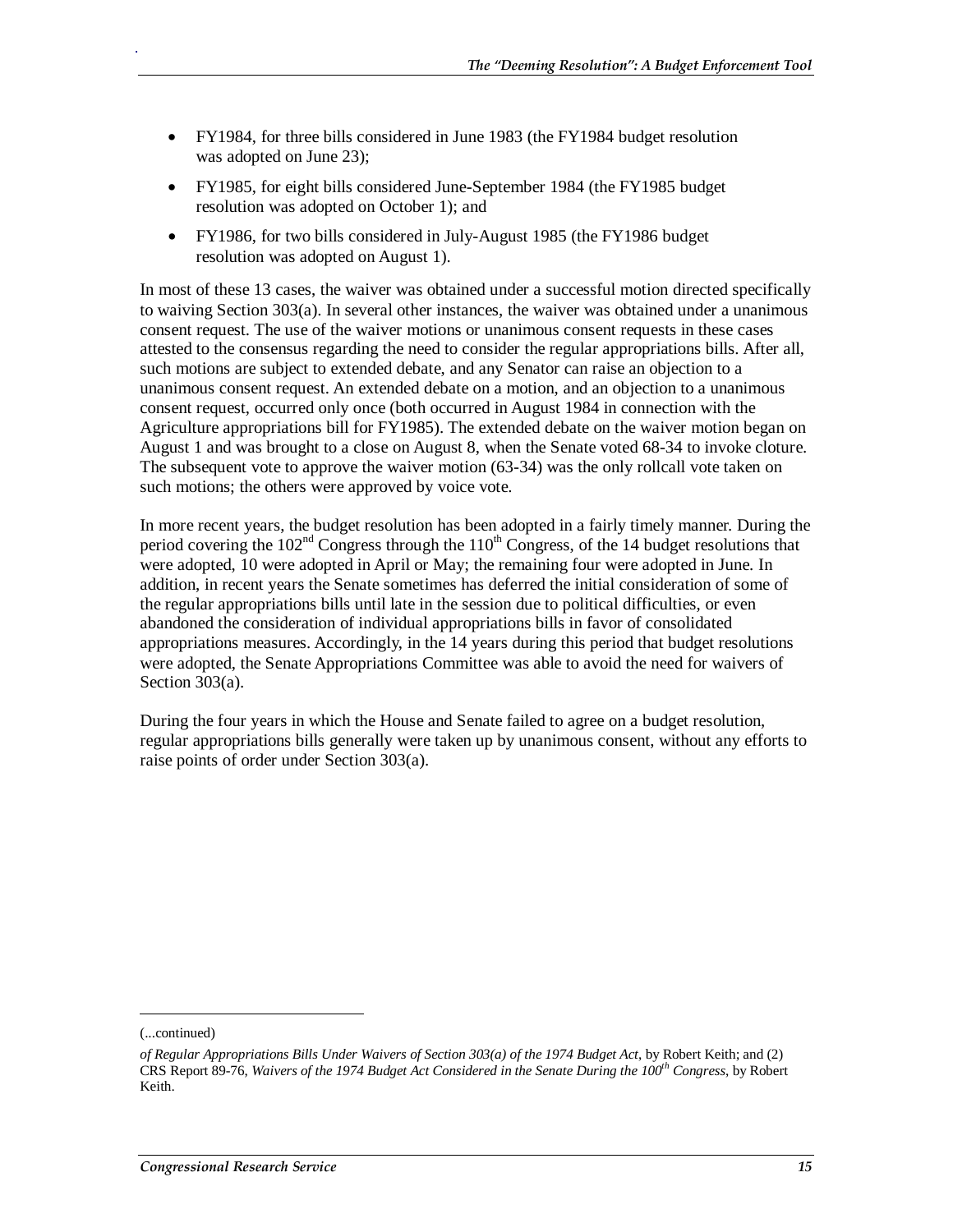# **Appendix. Text of Deeming Resolutions**

## **FY1999**

.

## **▪ H.Res. 477, Section 2 (105th Congress)**

Sec. 2. Pending the adoption by the Congress of a concurrent resolution on the budget for fiscal year 1999, the following allocations contemplated by section 302(a) of the Congressional Budget Act of 1974 shall be considered as made to the Committee on Appropriations:

(1) New discretionary budget authority: \$531,961,000,000.

(2) Discretionary outlays: \$562,277,000,000.

(3) New mandatory budget authority: \$298,105,000,000.

(4) Mandatory outlays: \$290,858,000,000.

## **▪ H.Res. 5, Section 2(a)(1) (106th Congress)**

Sec. 2. Separate Orders.

(a) Budget Enforcement—(1) Pending the adoption by the Congress of a concurrent resolution on the budget for fiscal year 1999—

(A) the chairman of the Committee on the Budget, when elected, shall publish in the Congressional Record budget totals contemplated by section 301 of the Congressional Budget Act of 1974 and allocations contemplated by section 302(a) of that Act for each of the fiscal years 1999 through 2003;

(B) those totals and levels shall be effective in the House as though established under a concurrent resolution on the budget and sections 301 and 302 of that Act; and

(C) the publication of those totals and levels shall be considered as the completion of Congressional action on a concurrent resolution on the budget for fiscal year 1999.

## **▪ S.Res. 209 (105th Congress)**

*Resolved*, That for the purposes of section 302(a) of the Congressional Budget Act of 1974, the estimated allocation of the appropriate levels of budget totals for the Senate Committee on Appropriations shall be—

For non-defense—

(1) \$289,547,000,000 in total budget outlays, and

(2) \$255,450,000,000 in total new budget authority;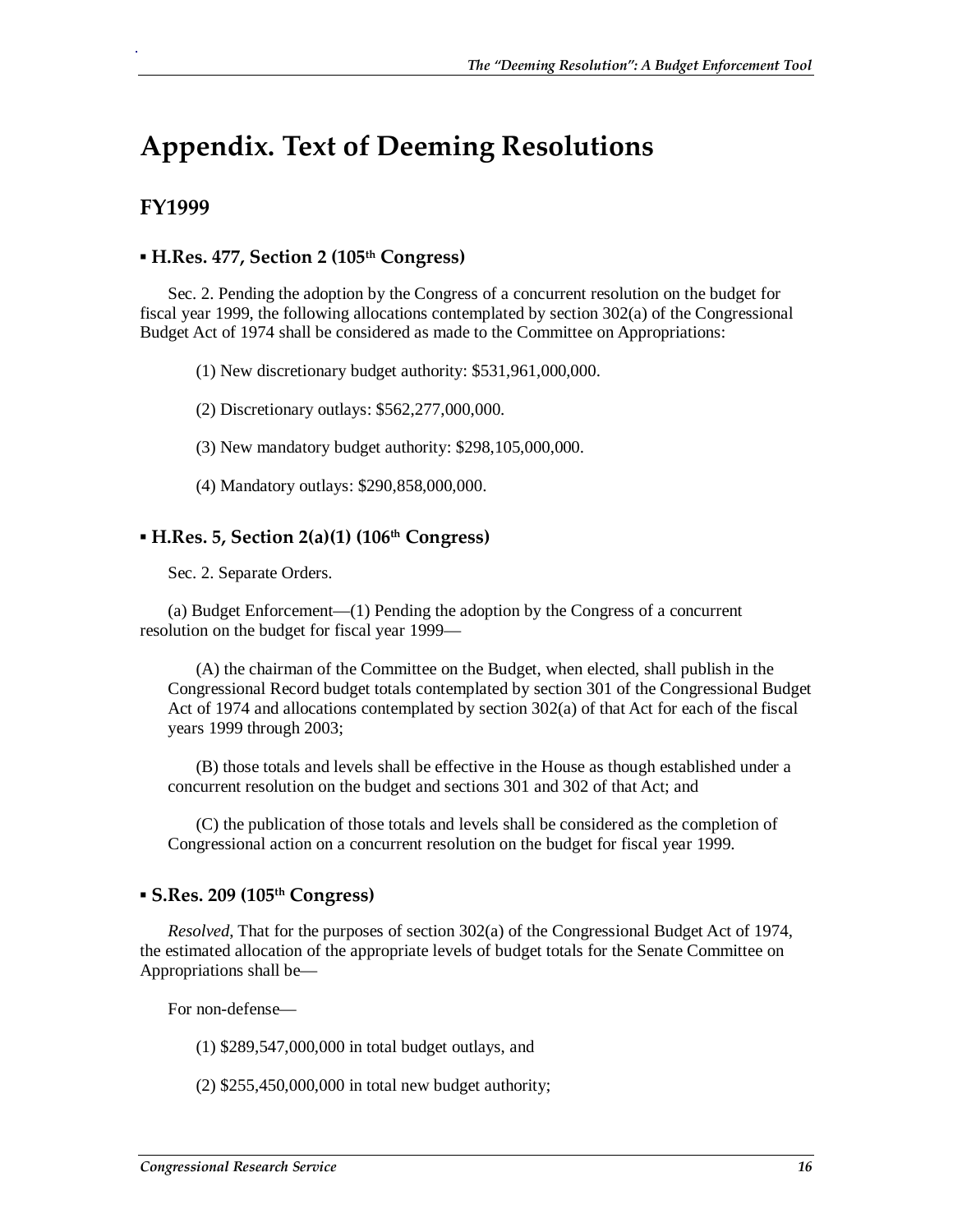for defense—

.

(1) \$266,635,000,000 in total budget outlays, and

(2) \$271,570,000,000 in total new budget authority;

for violent crime reduction—

(1) \$4,953,000,000 in total budget outlays, and

(2) \$5,800,000,000 in total new budget authority;

for mandatory—

(1) \$291,731,000,000 in total budget outlays, and

(2) \$299,159,000,000 in total new budget authority; until a concurrent resolution on the budget for fiscal year 1999 is agreed to by the Senate and the House of Representatives pursuant to section 301 of the Congressional Budget Act of 1974.

FY1999—continued

### **▪ S.Res. 313 (105th Congress)**

*Resolved*, That Senate Resolution 209, agreed to April 2, 1999 (105<sup>th</sup> Congress), is amended by striking all after the resolving clause and inserting the following:

Section 1. Senate Budget Levels.

(a) In General.—For the purpose of enforcing the Congressional Budget Act of 1974 and section 202 of House Concurrent Resolution  $67$  (104<sup>th</sup> Congress), the following levels, amounts, and allocations shall apply in the Senate in the same manner as a concurrent resolution on the budget for fiscal year 1999 and including the appropriate budgetary levels for fiscal years 2000, 2001, 2002, and 2003:

(1) Federal Revenues.—The recommended levels of Federal revenues are as follows:

Fiscal year 1999: \$1,358,919,000,000.

Fiscal year 2000: \$1,388,039,000,000.

Fiscal year 2001: \$1,424,774,000,000.

Fiscal year 2002: \$1,480,891,000,000.

Fiscal year 2003: \$1,534,362,000,000.

(2) New Budget Authority.—The appropriate levels of new budget authority are as follows:

Fiscal year 1999: \$1,417,136,000,000.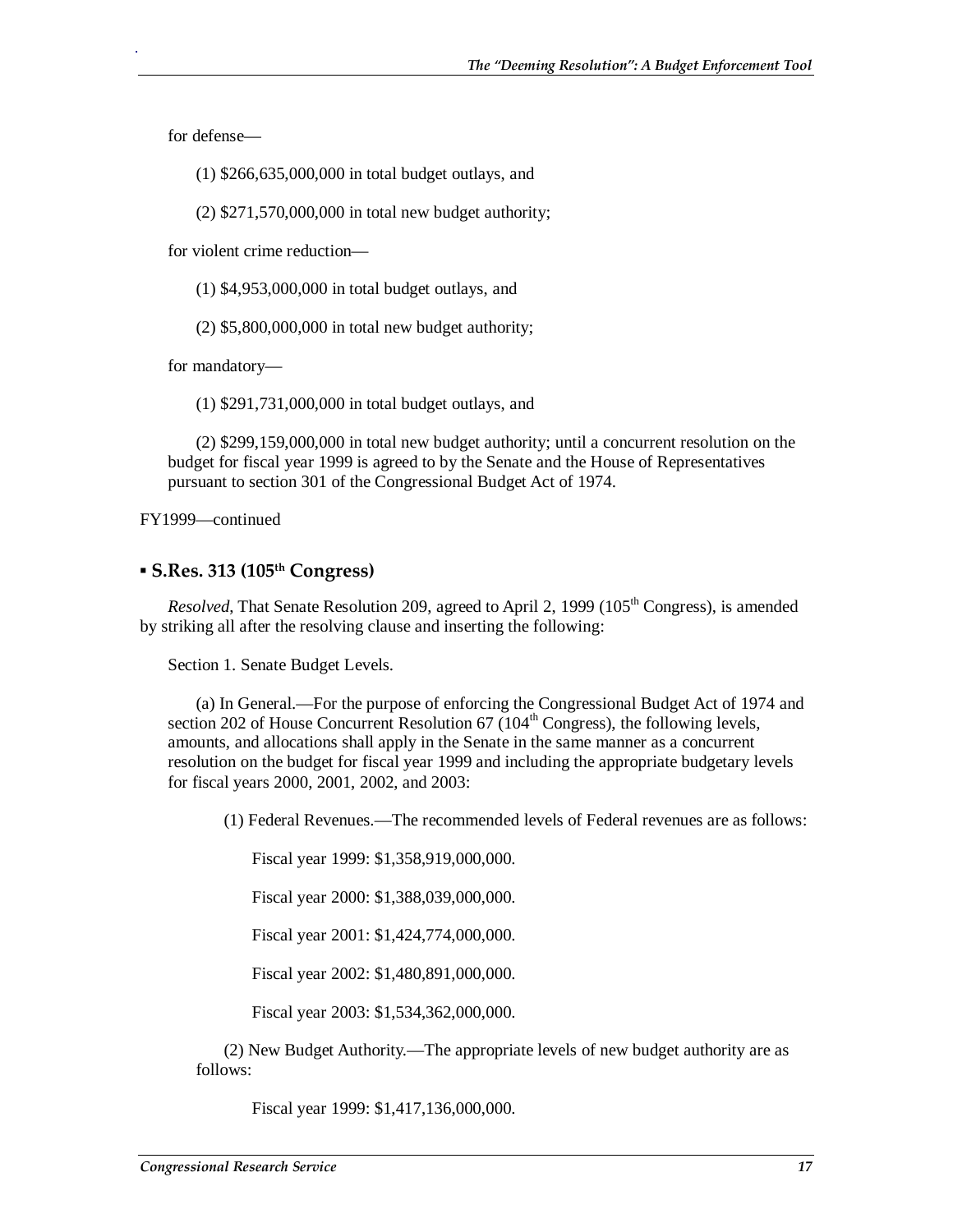Fiscal year 2000: \$1,453,654,000,000.

.

Fiscal year 2001: \$1,489,637,000,000.

Fiscal year 2002: \$1,517,259,000,000.

Fiscal year 2003: \$1,577,949,000,000.

(3) Budget Outlays.—The appropriate levels of total budget outlays are as follows:

Fiscal year 1999: \$1,402,185,000,000.

Fiscal year 2000: \$1,438,029,000,000.

Fiscal year 2001: \$1,473,660,000,000.

Fiscal year 2002: \$1,484,272,000,000.

Fiscal year 2003: \$1,548,914,000,000.

(4) Social Security Revenues.—The amounts of revenues of the Federal Old-Age and Survivors Insurance Trust Fund and the Federal Disability Insurance Trust Fund are as follows:

Fiscal year 1999: \$441,749,000,000.

Fiscal year 2000: \$460,115,000,000.

Fiscal year 2001: \$477,722,000,000.

Fiscal year 2002: \$497,290,000,000.

Fiscal year 2003: \$518,752,000,000.

(5) Social Security Outlays.—The amounts of outlays of the Federal Old-Age and Survivors Insurance Trust Fund and the Federal Disability Insurance Trust Fund are as follows:

Fiscal year 1999: \$321,261,000,000.

Fiscal year 2000: \$330,916,000,000.

Fiscal year 2001: \$344,041,000,000.

Fiscal year 2002: \$355,614,000,000.

Fiscal year 2003: \$368,890,000,000.

(b) Revisions.—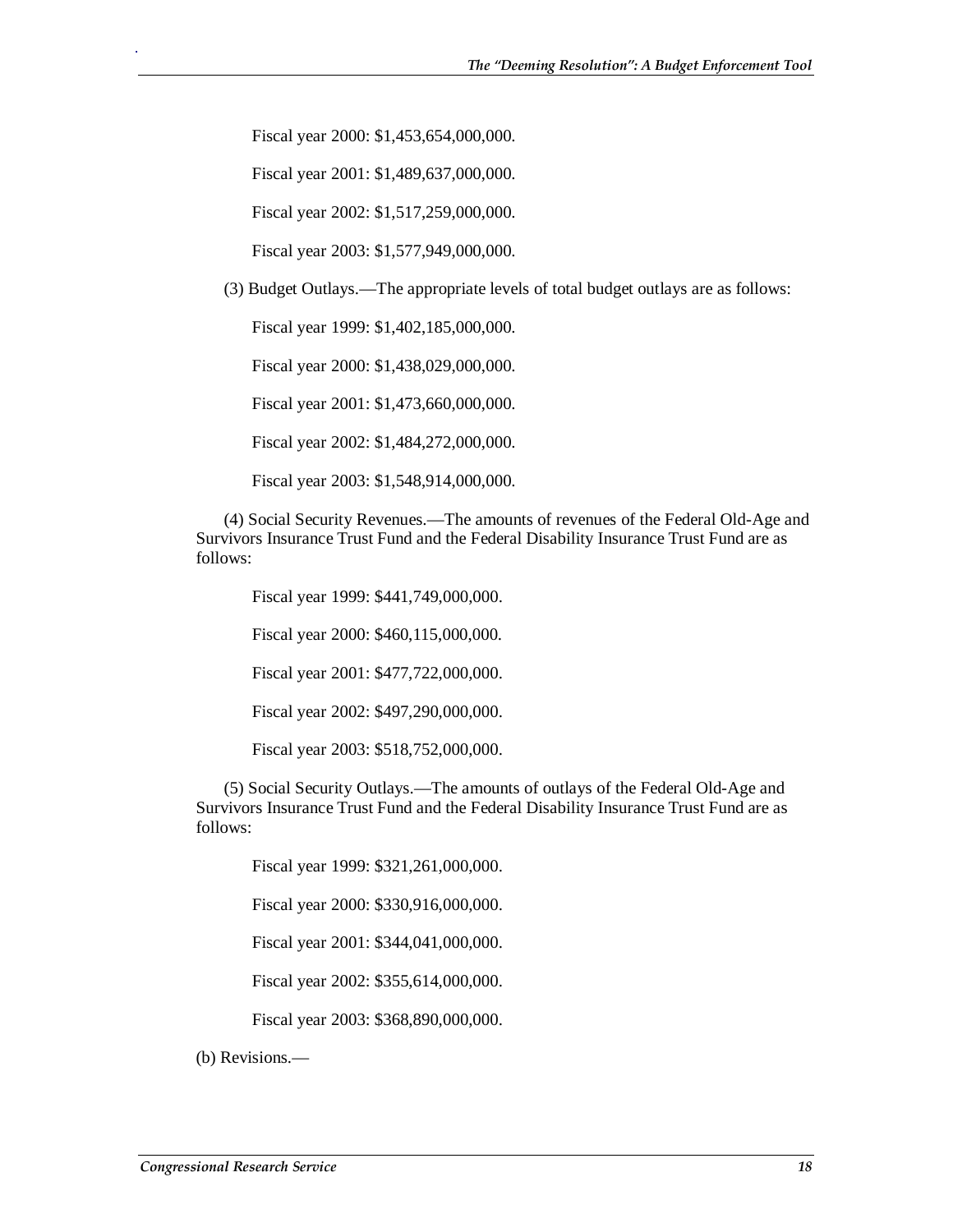(1) In General.—The Chairman of the Senate Committee on the Budget may file 1 set of revisions to the levels, amounts, and allocations provided by this resolution and those revisions shall only reflect legislation enacted in the  $105<sup>th</sup>$  Congress and not assumed in this resolution.

(2) Congressional Pay-Go Scorecard.—Upon making revisions pursuant to paragraph (1) and for the purpose of enforcing section 202 of House Concurrent Resolution 67  $(104<sup>th</sup> Congress)$ , the Chairman of the Senate Committee on the Budget shall reduce any balances of direct spending and receipts for any fiscal year to zero.

(c) Effective Date and Expiration.—This resolution shall—

(1) take effect on the date that the Congress adjourns sine die or the date the  $105<sup>th</sup>$ Congress expires, whichever date is earlier; and

(2) expire on the effective date of a concurrent resolution on the budget for fiscal year 1999 agreed to pursuant to section 301 of the Congressional Budget Act of 1974.

Sec. 2. Committee Allocations.

Upon the adoption of this resolution, the Chairman of the Committee on the Budget shall file allocations consistent with this resolution pursuant to section 302(a) of the Congressional Budget Act of 1974.

## **FY2003**

.

#### **▪ H.Res. 428, Section 2 (107th Congress)**

Sec. 2. (a) Pending the adoption of a concurrent resolution on the budget for fiscal year 2003, the provisions of House Concurrent Resolution 353, as adopted by the House, shall have force and effect in the House as though Congress has adopted such concurrent resolution.

(b) The chairman of the Committee on the Budget shall submit for printing in the Congressional Record—

(1) the allocations contemplated by section 302(a) of the Congressional Budget Act of 1974, which shall be considered to be such allocations under a concurrent resolution on the budget;

(2) 'Accounts Identified for Advance Appropriations,' which shall be considered to be the programs, projects, activities, or accounts referred to section 301(b) of House Concurrent Resolution 353; and

(3) an estimated unified surplus, which shall be considered to be the estimated unified surplus set forth in the report of the Committee on the Budget accompanying House Concurrent Resolution 353 referred to in section 211 of such concurrent resolution.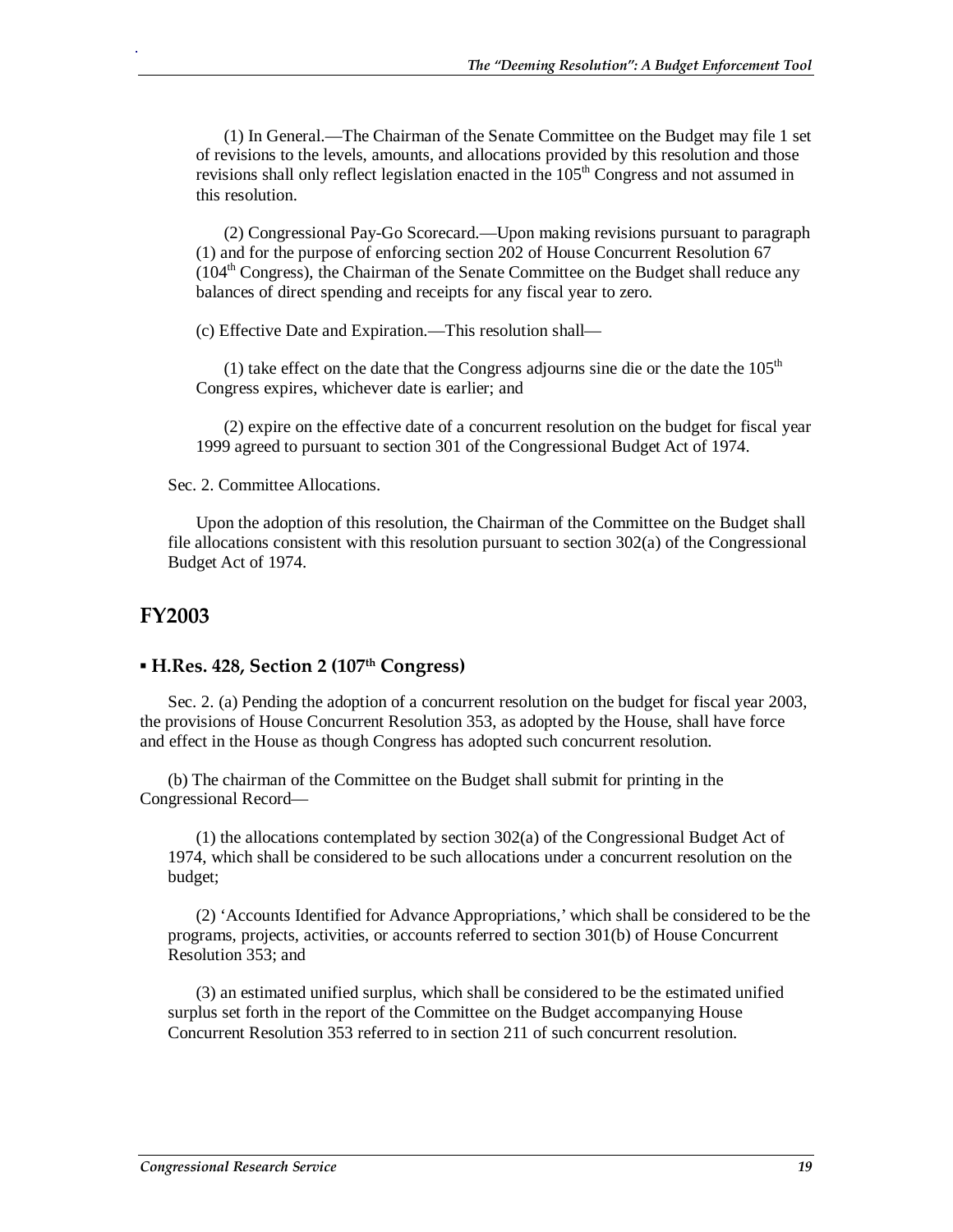(c) The allocation referred to in section 231(d) of House Concurrent Resolution 353 shall be considered to be the corresponding allocation among those submitted by the chairman of the Committee on the Budget under subsection (b)(1).

### **▪ H.Res. 5, Section 3(a)(4) (108th Congress)**

Sec. 3. Separate Orders.

(a) Budget Matters.—

...

.

(4)(A) During the One Hundred Eighth Congress, pending the adoption of a concurrent resolution on the budget for fiscal year 2003, the provisions of House Concurrent Resolution 353 of the One Hundred Seventh Congress, as adopted by the House, shall have force and effect in the House as though the One Hundred Eighth Congress has adopted such a concurrent resolution.

(B) The chairman of the Committee on the Budget (when elected) shall submit for printing in the Congressional Record—

(I) the allocations contemplated by section 302(a) of the Congressional Budget Act of 1974 to accompany the concurrent resolution described in subparagraph (A), which shall be considered to be such allocations under a concurrent resolution on the budget;

(ii) "Accounts Identified for Advance Appropriations", which shall be considered to be the programs, projects, activities, or accounts referred to section 301(b) of House Concurrent Resolution 353 of the One Hundred Seventh Congress, as adopted by the House; and

(iii) an estimated unified surplus, which shall be considered to be the estimated unified surplus set forth in the report of the Committee on the Budget accompanying House Concurrent Resolution 353 of the One Hundred Seventh Congress referred to in section 211 of such concurrent resolution.

(C) The allocation referred to in section 231(d) of House Concurrent Resolution 353 of the One Hundred Seventh Congress, as adopted by the House, shall be considered to be the corresponding allocation among those submitted by the chairman of the Committee on the Budget under subparagraph (B)(I).

## **FY2005**

#### **▪ H.Res. 649, Section 2 (108th Congress)**

Sec. 2. (a) Upon adoption in the House of the conference report to accompany Senate Concurrent Resolution 95, and until a concurrent resolution on the budget for fiscal year 2005 has been adopted by the Congress—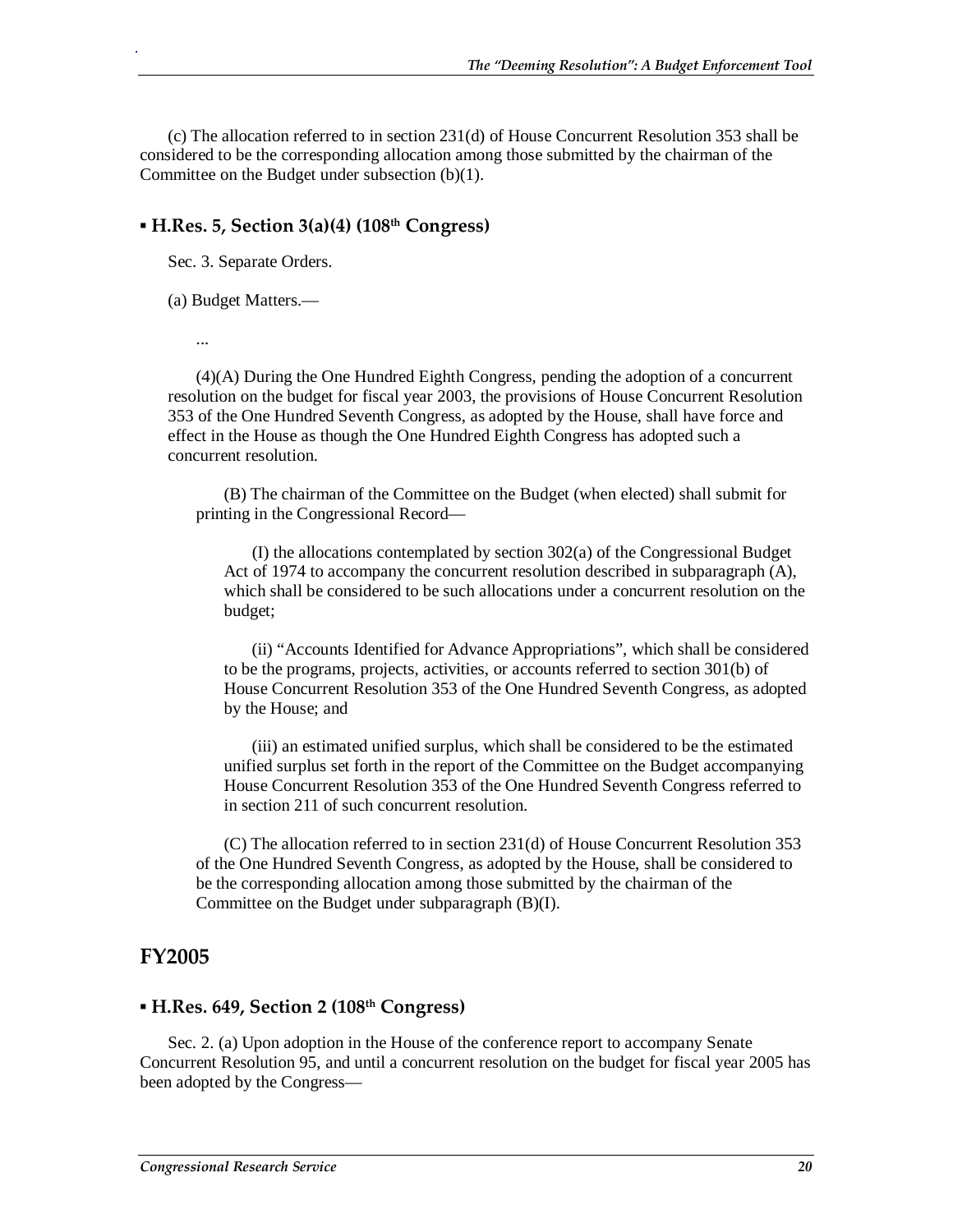(1) the provisions of the conference report and its joint explanatory statement shall have force and effect in the House; and

(2) for purposes of title III of the Congressional Budget Act of 1974, the conference report shall be considered adopted by the Congress.

(b) Nothing in this section may be construed to engage rule XXVII.

### **▪ H.Res. 5, Section 3(a)(4) (109th Congress)**

Sec. 3. Separate Orders.

(a) Budget Matters.—

...

.

(4)(A) During the One Hundred Ninth Congress, until a concurrent resolution on the budget for fiscal year 2005 is adopted by the Congress, the provisions of the conference report to accompany Senate Concurrent Resolution 95 of the One Hundred Eighth Congress shall have force and effect in the House as though the One Hundred Ninth Congress has adopted such conference report.

(B) The allocations of spending authority included in the conference report, as adjusted during the 108<sup>th</sup> Congress, shall be considered the allocations contemplated by section 302(a) of the Congressional Budget Act of 1974.

#### **▪ P.L. 108-287, Section 14007 (118 Stat. 1014)**

Sec. 14007. 2005 Discretionary Limits.

(a) In General.—For the purposes of section 302(a) of the Congressional Budget Act of 1974, the allocation of the appropriate levels of budget totals for the Senate Committee on Appropriations for fiscal year 2005 shall be—

(1) for total discretionary spending—

(A) \$821,419,000,000 in total new budget authority; and

(B) \$905,328,000,000 in total budget outlays; and

(2) for mandatory—

(A) \$460,008,000,000 in total new budget authority; and

(B) \$445,525,000,000 in total budget outlays;

until a concurrent resolution on the budget for fiscal year 2005 is agreed to by the Senate and the House of Representatives pursuant to section 301 of the Congressional Budget Act of 1974.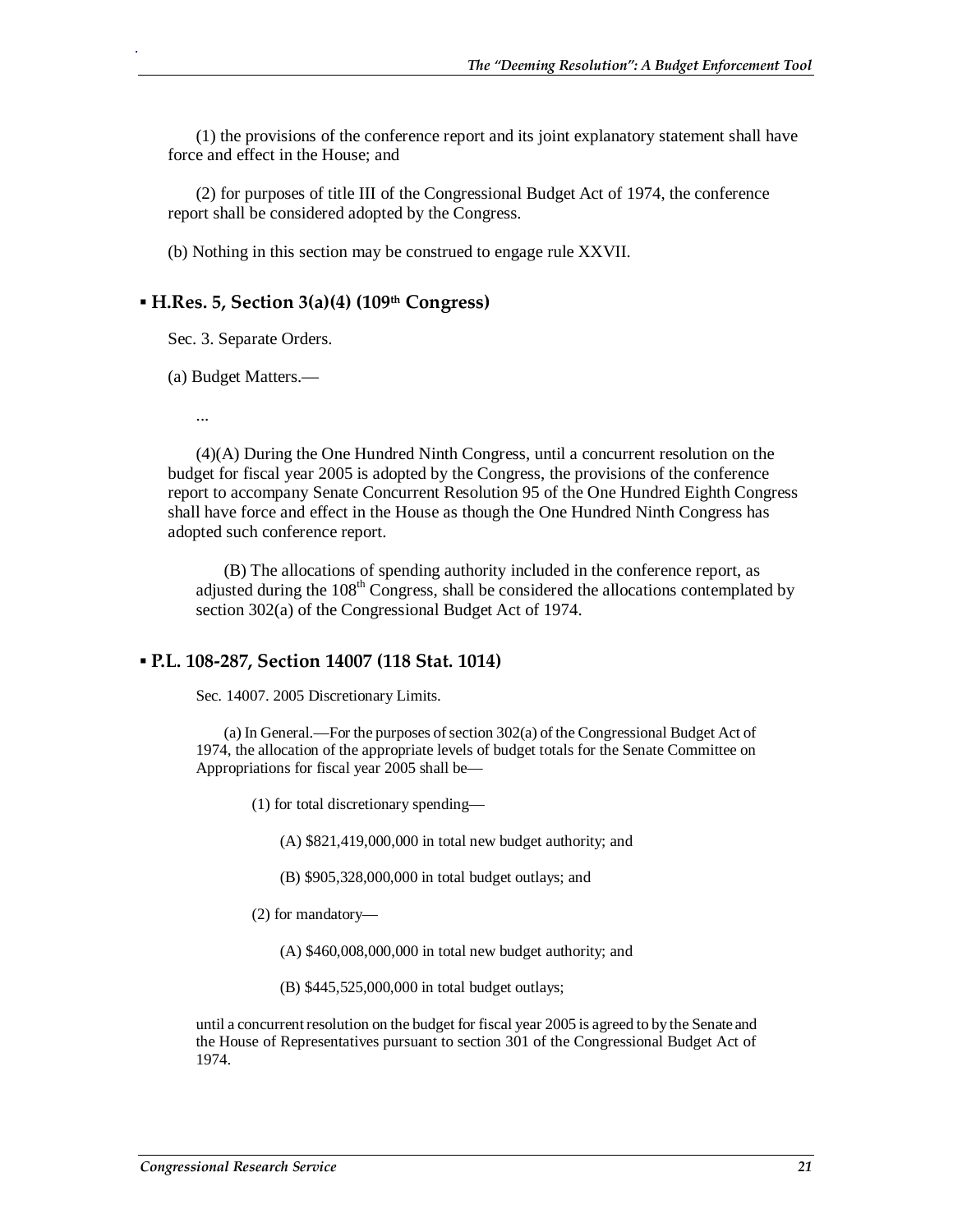(b) Adjustments and Limits.—The following limits and adjustments provided in S.Con.Res. 95 (108<sup>th</sup> Congress) shall apply to subsection (a):

(1) Sections 311 and 403 for fiscal year 2005.

(2) Sections 312 and 402 which shall apply to both fiscal years 2004 and 2005.

(c) Definition.—In this section, the term `total discretionary spending' includes the discretionary category, the mass transit category, and the highway category.

(d) Repeal.—Section 504 of H.Con.Res. 95 ( $108<sup>th</sup>$  Congress) is repealed.

(e) Effective Date.—This section shall take effect on the date of enactment of this Act.

## **FY2007**

.

#### **▪ H.Res. 818, Section 2 (109th Congress)**

Sec. 2. (a) Upon adoption of House Concurrent Resolution 376, and until a concurrent resolution on the budget for fiscal year 2007 has been adopted by the Congress, the provisions of House Concurrent Resolution 376 and its accompanying report shall have force and effect in the House for all purposes of the Congressional Budget Act of 1974 as though adopted by the Congress.

(b) Nothing in this section may be construed to engage rule XXVII.

#### **▪ H.Res. 6, Section 511(a)(4) (110th Congress)**

Sec. 511. Separate Orders.

(a) Budget Matters.—

...

(4)(A) During the One Hundred Tenth Congress, pending the adoption of a concurrent resolution on the budget for fiscal year 2008, the provisions of House Concurrent Resolution 376 of the One Hundred Ninth Congress shall have force and effect in the House as though the One Hundred Tenth Congress has adopted such a concurrent resolution.

(B) The chairman of the Committee on the Budget (when elected) shall submit for printing in the Congressional Record—

(I) the allocations contemplated by section 302(a) of the Congressional Budget Act of 1974 to accompany the concurrent resolution described in subparagraph (A), which shall be considered to be such allocations under a concurrent resolution on the budget; and

(ii) "Accounts Identified for Advance Appropriations", which shall be considered to be the program, projects, activities, or accounts referred to in section 401(b) of House Concurrent Resolution 376 of the One Hundred Ninth Congress, as adopted by the House.